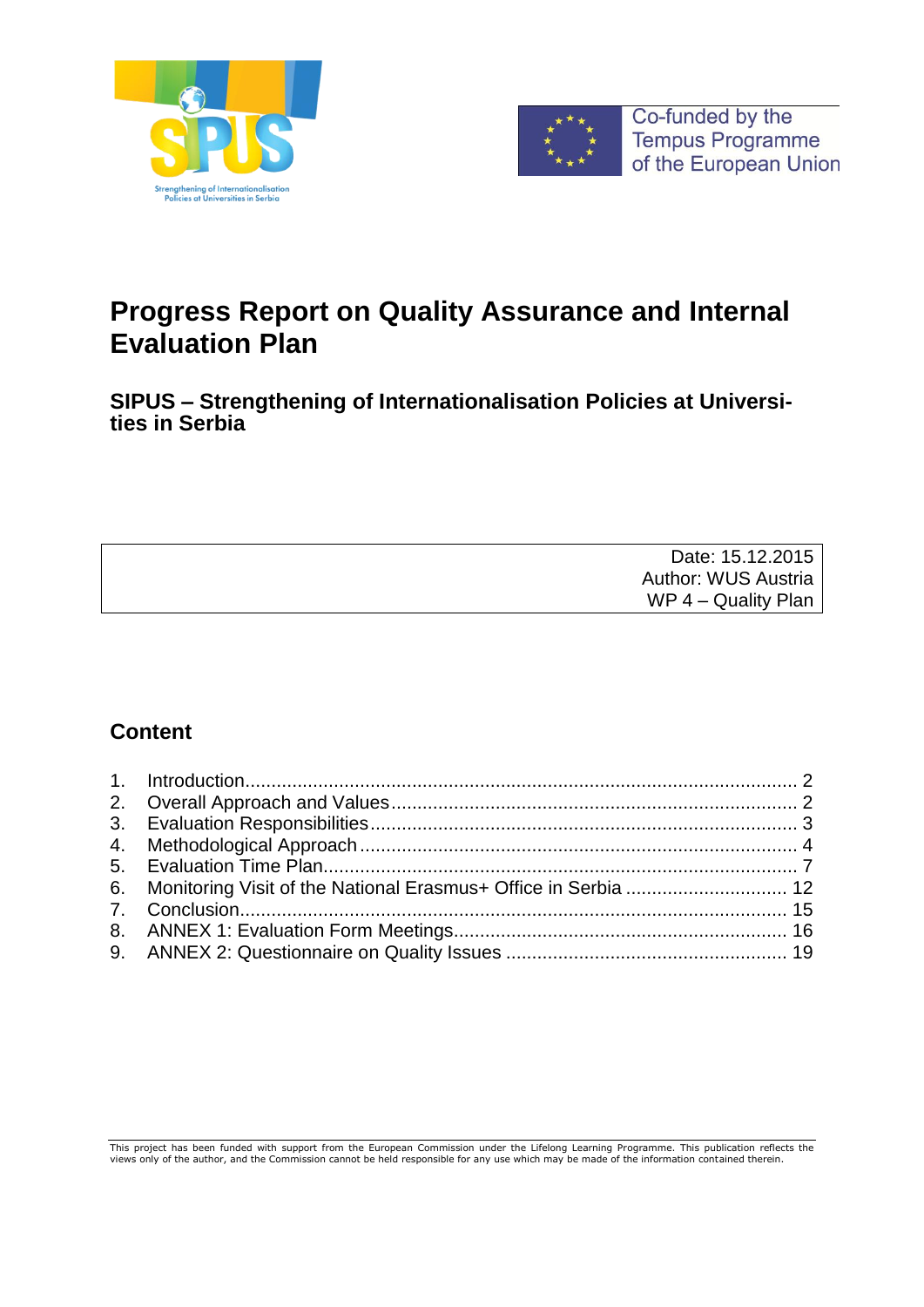



# **1. Introduction**

<span id="page-1-0"></span>Work package 4 of the TEMPUS project SIPUS is 'Quality Plan'. The aim of this work package is to initiate and coordinate internal monitoring and evaluation processes. In addition to the external evaluation procedure, support and inputs by the EU universities are planned.

Internal evaluation is seen as support and counselling mechanism which aims at ensuring good cooperation, high quality of outputs, user orientation etc. In general it is the goal to outline improvement potentials in order to support the project management in ensuring good project performance and to guarantee that the internationalisation efforts are valuable.

# **2. Overall Approach and Values**

### <span id="page-1-1"></span>*Objectives of ensuring quality*

- To assure quality in the structure, processes and results of the project.
- To be able to respond effectively to emerging changes and challenges in the project environment.

### *Principles of quality management*

- *Quality management concerns all partners.* WUS Austria coordinates quality management but all partners are responsible for implementing the quality procedures laid out in this project and support the implementation of activities for quality assurance.
- *Quality management does not happen automatically if you work well*. The project has to provide a platform for discussions, supervision and conclusions.
- *Quality management is not about finding fault in our work*. It is about discussing and using our experience for improving the project implementation and its deliverables.
- *Proper documentation and sharing information is a key to quality management*. All partners need to have access to relevant information at all times/at the earliest stage possible in order to ensure a quality culture, trusting relationships between partners and an environment that supports an effective work flow.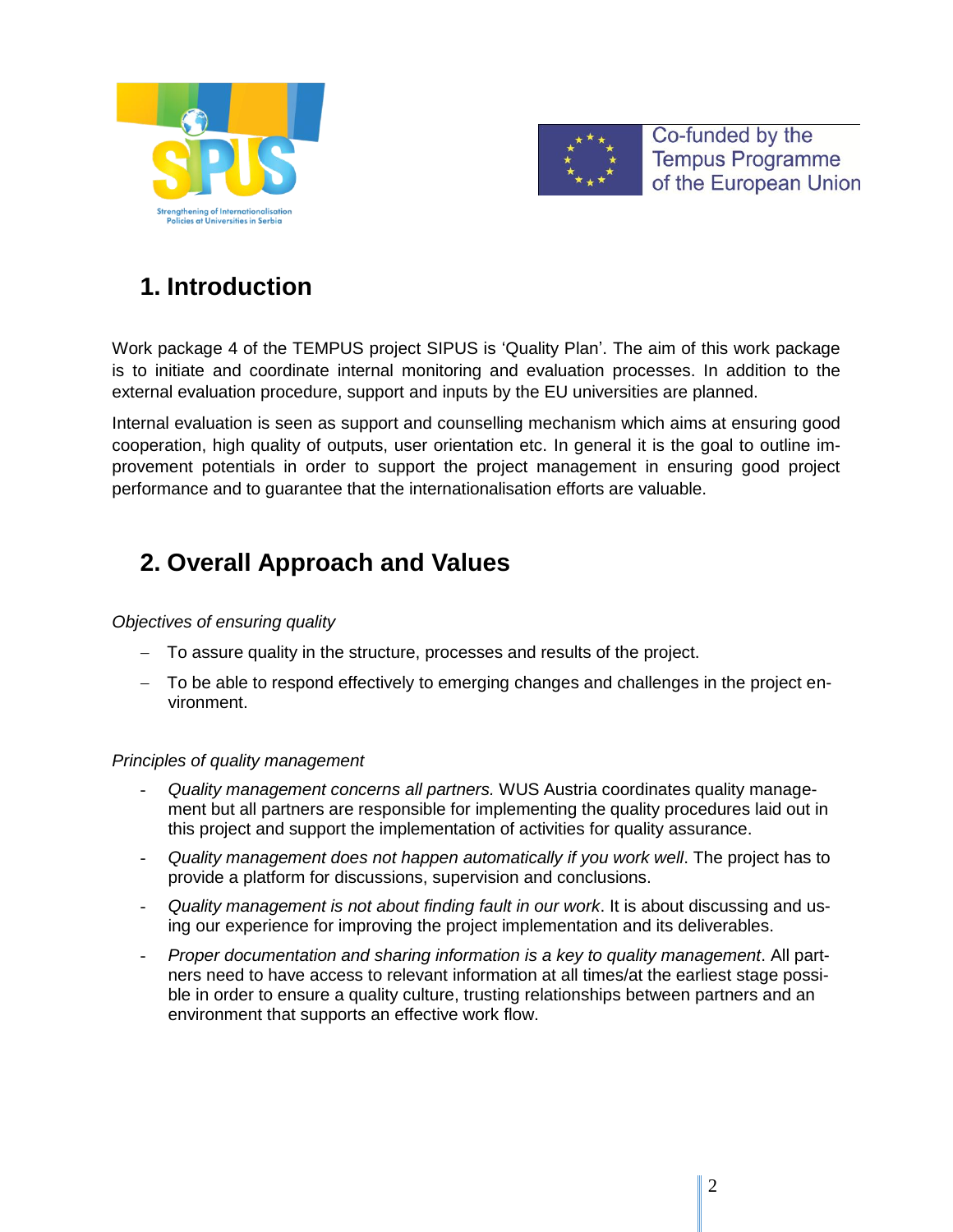



# **3. Evaluation Responsibilities**

<span id="page-2-0"></span>This section outlines the specific evaluation and quality assurance procedures planned in SI-PUS by firstly giving an overview about the responsibilities of the partners in general, then providing a short overview on different evaluation and quality assurance activities and expected outputs.

WUS Austria leads work package 4 – 'Quality Plan', and will cooperate closely with the project coordinator University of Novi Sad and all other partners.

### WUS Austria

- Holds evaluation sessions at the project meetings.
- Provides evaluation tools (e.g. questionnaires, interview guidelines etc.) and guidelines for partners how to use the evaluation tools as outlined below.
- Gives feedback to the project coordinator and the partners.
- Drafts an interim (this document) and the final evaluation report summarising all evaluation activities (meetings, workshops, etc.), quality assurance of project actions, achievements and results (Q1 "Quality reports on project actions" and Q2 "Evaluation reports on project achievements")

University of Novi Sad (UNS)

- Close cooperation with WUS Austria and provision of relevant information.
- Will coordinate the draft of a summary report on Q4 "Fine tuning of university procedures & regulations" with the input of all participating Serbian HEIs

University of Ghent and University of Pecs

 University of Ghent and University of Pecs will perform peer reviews of university documents – strategies and action plans, regulations and new practices of internationalisation – and will be responsible to draft Q3 "Peer review of procedures developed at HEIs"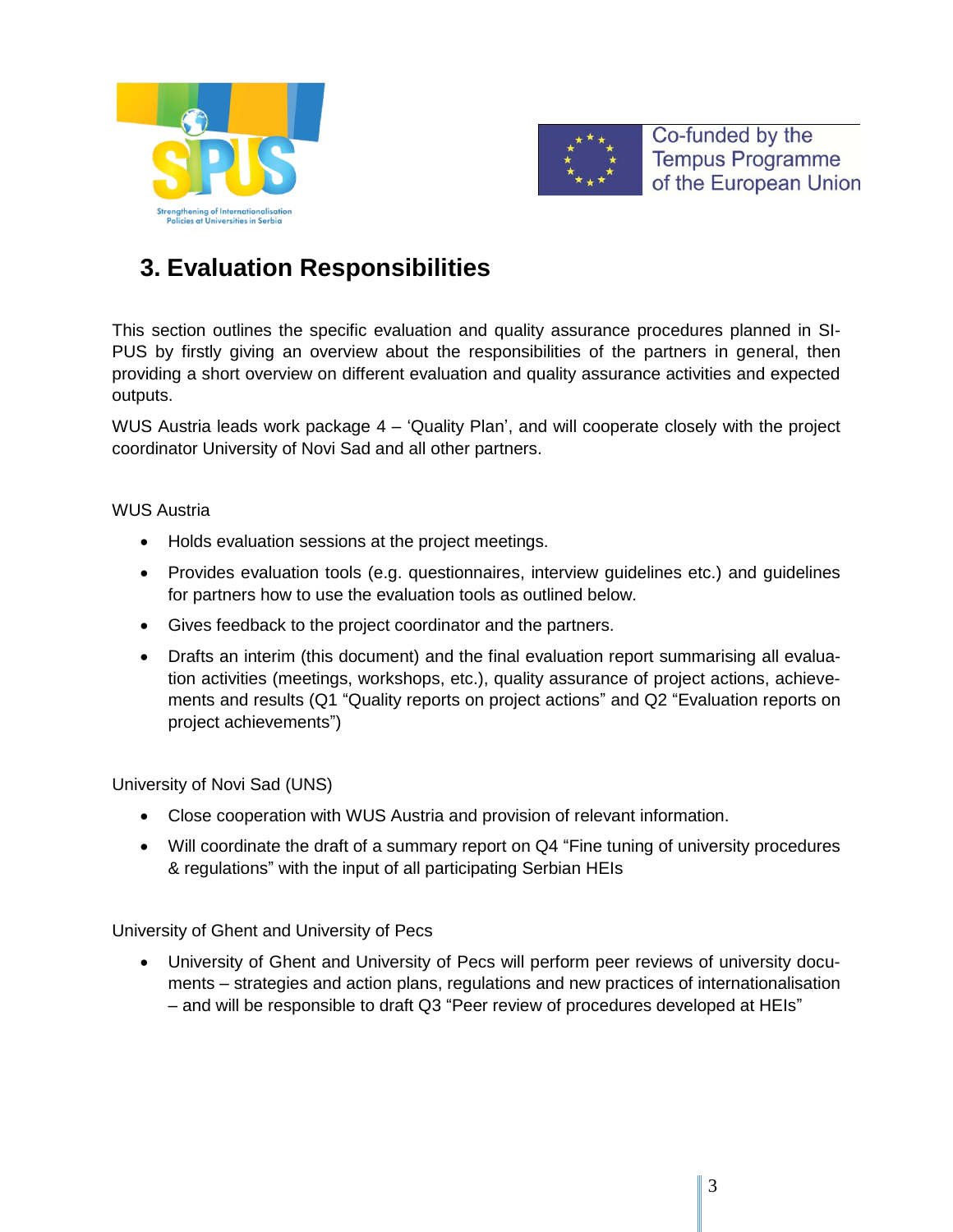



### All partners

- Provide the requested information completely, faithfully and in time. Internal and external evaluation processes can only be successful, when all partners are cooperating.
- Serbian HEIs will perform fine-tuning of university procedures and regulations conducted based on the feedback received from other Consortium members – EU university partners, WUS and NIS. Result will be a summary report on these actions drafted by UNS (Q4 "Fine tuning of university procedures & regulations")

# **4. Methodological Approach**

<span id="page-3-0"></span>The structure of the project reflects three main pillars of quality management within the project:

- A.) Quality review of main knowledge products
- B.) Development and implementation of specific QA tools
- C.) Evaluation of meetings and trainings

# **C.)Quality review of main knowledge products**

For the success of the project it is essential to ensure sufficient feedback loops which allow for several layers of review and contributions by all partners. The outputs which are the objectives of quality review are:

- WP1: Development and Advancement of National Legislative for Internationalisation
- WP2: Advancement of University Integrative Function trough Internationalisation of Education, Research and Academic Mobility
- WP3: Enhancement of Institutional Capacities for Participation in Large-Scale International Collaborations
- WP4: Quality Plan
- WP5: Dissemination
- WP6: Exploitation
- WP7: Management

The partner/s responsible for the development of the outputs (work package leader) provide a schedule which allows all partners to review the product/output before its finalization. Key partners for the development of the product/output must be included into the development of the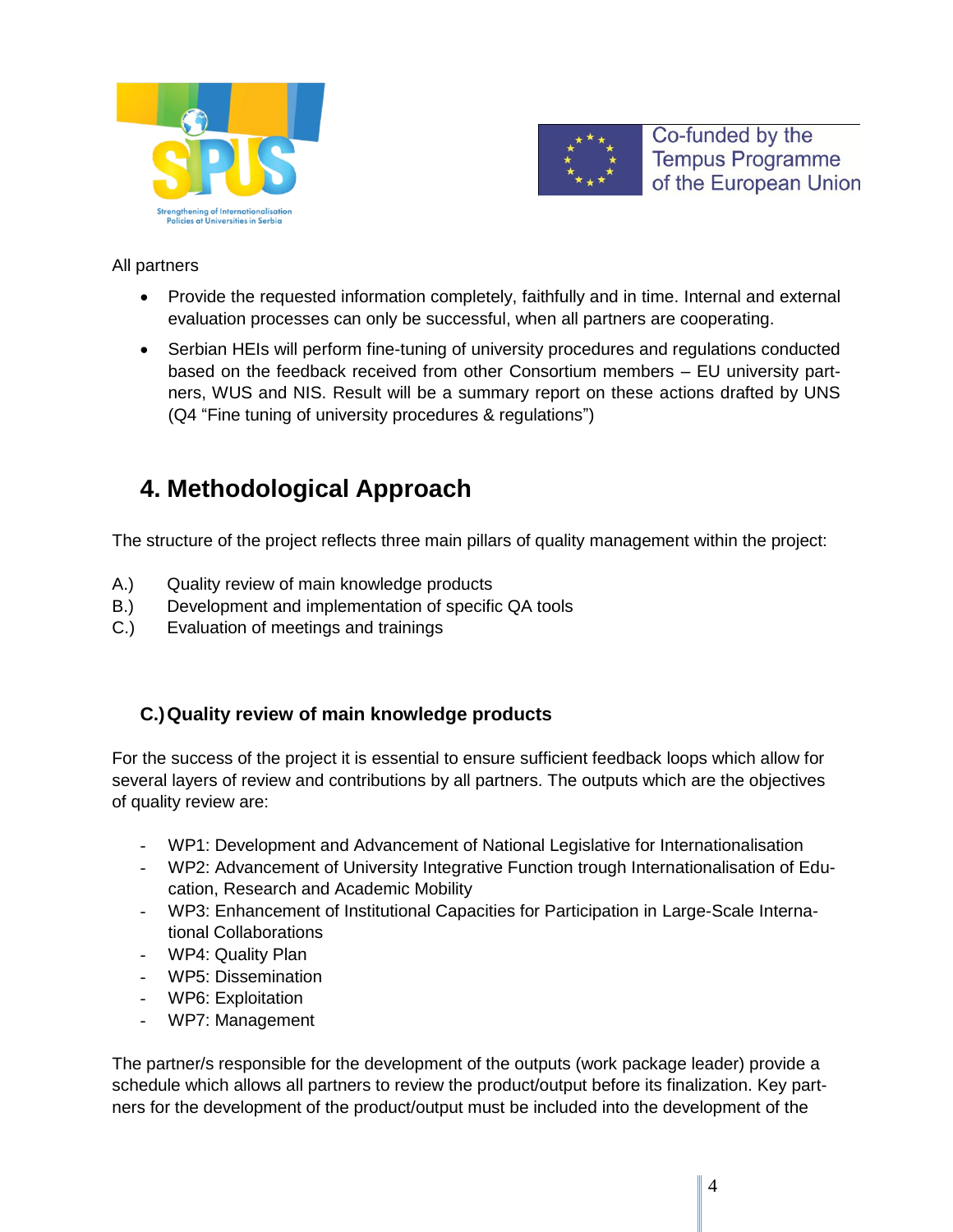



product/output throughout all stages and should be allowed to provide feedback more than once.

The time allowed for providing feedback should be communicated in advance and should relate to the size and complexity of the document and to the resources needed for review. It is furthermore advised to take into account that partners may not be available to provide feedback over religious or national holidays.

The partner/s responsible for the development of the outputs (work package leader) need to communicate any changes or risks for the further development of the product/output or activities supporting its development to the project coordinators and all partners. The project coordinator, together with the work package leader is responsible for providing a platform which allows for discussion and solution finding. WUS Austria as coordinator of quality management is responsible for supporting any actions for solution finding and will coordinate and moderate related actions (e.g. joint skype calls, quality session/risk management sessions during project meetings, trouble shooting mission etc.).

# **B.) Development & implementation of specific QM tools**

The quality management tools for successful implementation of this project are worked out and presented in this progress report:

 Creation of procedures and templates for Quality Management: Progress report including quality criteria and approach, training/event evaluation methodology, product and process evaluation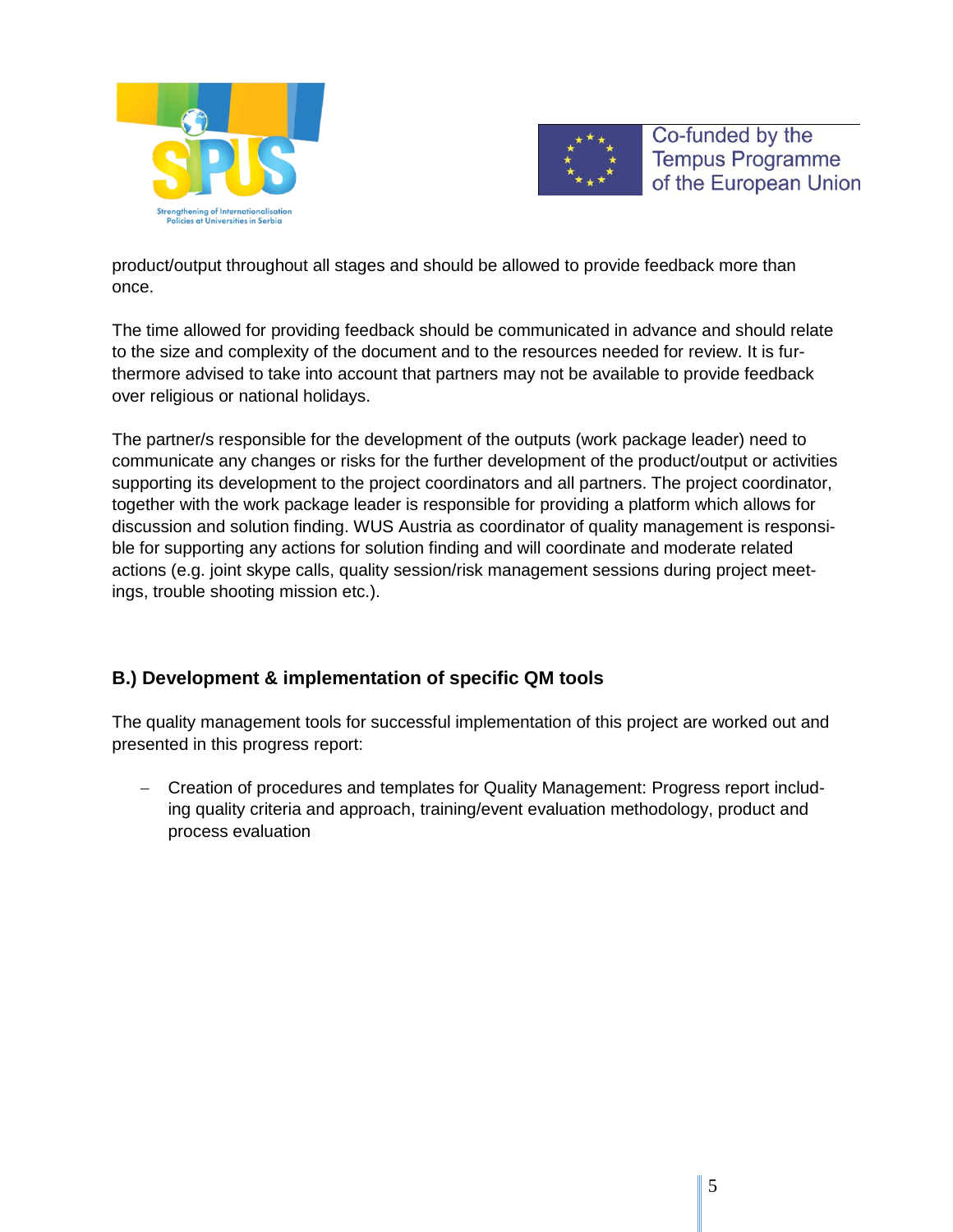



The following activities and schedule for quality review are seen as both necessary and feasible:

| <b>Name of activity</b>           | <b>Activity description</b>                                        | <b>Time</b>                               |
|-----------------------------------|--------------------------------------------------------------------|-------------------------------------------|
| Quality assurance session I       | Quality assurance session during the                               | Consortium meeting in Belgrade/Serbia in  |
|                                   | consortium meeting in February 2015,                               | February 2015                             |
|                                   | including:                                                         |                                           |
|                                   | Presentation of progress report on                                 |                                           |
|                                   | quality issues                                                     |                                           |
|                                   | re-calling the main features of quality                            |                                           |
|                                   | management within the project                                      |                                           |
|                                   | discussion of immanent threats to                                  |                                           |
|                                   | the quality of the project results                                 |                                           |
|                                   | identification of immediate next steps<br>$\overline{\phantom{0}}$ |                                           |
|                                   | and responsibilities for ensuring                                  |                                           |
|                                   | quality                                                            |                                           |
|                                   |                                                                    |                                           |
| Quality assurance session II      | One session for reflection at the final                            | At the last meeting with all partners     |
|                                   | event including:                                                   |                                           |
|                                   | Presentation of final QA report                                    |                                           |
|                                   | Discussion on lessons learnt                                       |                                           |
| Event reporting and quality       | Events are evaluated via a questionnaire                           | Ghent/June 2014, Graz/September 2014,     |
| assessment of                     | (see chapter "Templates"/i. Event                                  | Belgrade/February 2015, Novi Sad/March    |
| events/trainings                  | evaluation_template 1) including a                                 | 2015, Pecs/April 2015, Alicante/June 2015 |
|                                   | summative narrative of the results and                             |                                           |
|                                   | recommendations for further events if                              |                                           |
|                                   | applicable.                                                        |                                           |
| Review of project prod-           | WUS Austria develops a questionnaire                               | January 2015, January 2016                |
| ucts/outputs (intermediate        | on all relevant quality issues in the                              |                                           |
| and final)                        | project to review all products/outputs                             |                                           |
|                                   | with a view of quality assurance regard-                           |                                           |
|                                   | ing content and processes. All partners                            |                                           |
|                                   | fill in these questionnaires.                                      |                                           |
| Progress report on Quality        | Summative intermediate and final quality                           | October 2015, October/November 2016       |
| Assurance (intermediate and       | report to be provided by WUS Austria                               |                                           |
| final)                            | including recommendations.                                         |                                           |
| External financial audit          | An external financial audit is foreseen                            | End of project implementation             |
| <b>Report of Factual Findings</b> | within this project and is to be carried out                       |                                           |
| on the Final Financial Report     | by a sub-contractor which will be sup-                             |                                           |
|                                   | ported in his/her work by the project                              |                                           |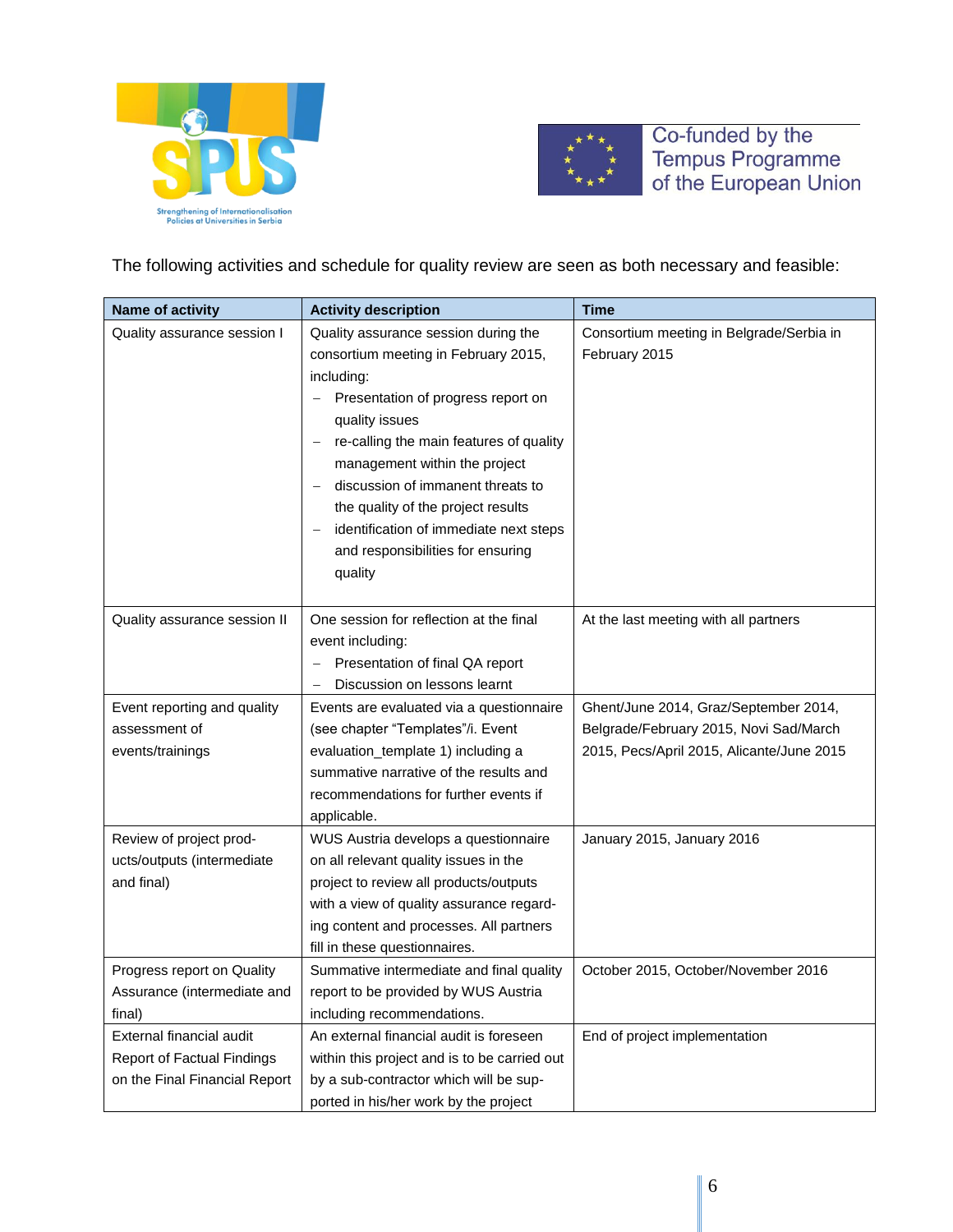



| coordinator, WUS Austria and all part-  |  |
|-----------------------------------------|--|
| ners. The external audit is complemen-  |  |
| tary to the internal quality assessment |  |
| which is carried out by WUS Austria.    |  |

# **C.) Evaluation of meetings & trainings**

- Evaluation of study visits, workshops and project meetings
- Issuing of reports on event evaluation including recommendations

Each study visit, workshop, training and project meeting within the project is evaluated based on a template to be filled in by the participants of the event (see Annex 1). Evaluation reports include the statistical data, a summative narrative of the data and recommendations for the implementation of upcoming events within the project if applicable. The evaluation reports are presented at the project website.

# **5. Evaluation Time Plan**

<span id="page-6-0"></span>Internal peer review among the consortium members in the SIPUS project focuses (1) on monitoring of progress and processes, and (2) on assuring that all intermediate and final results meet the declared objectives of the proposal.

In addition to the planned evaluation steps, peer review visits will be organised by EU partners in order to provide Partner Country Universities with fist-hand information about their internationalisation strategies.

The following plan gives a brief overview on the different evaluation levels, time scheduling, aims, methods and expected outputs as well as responsibilities.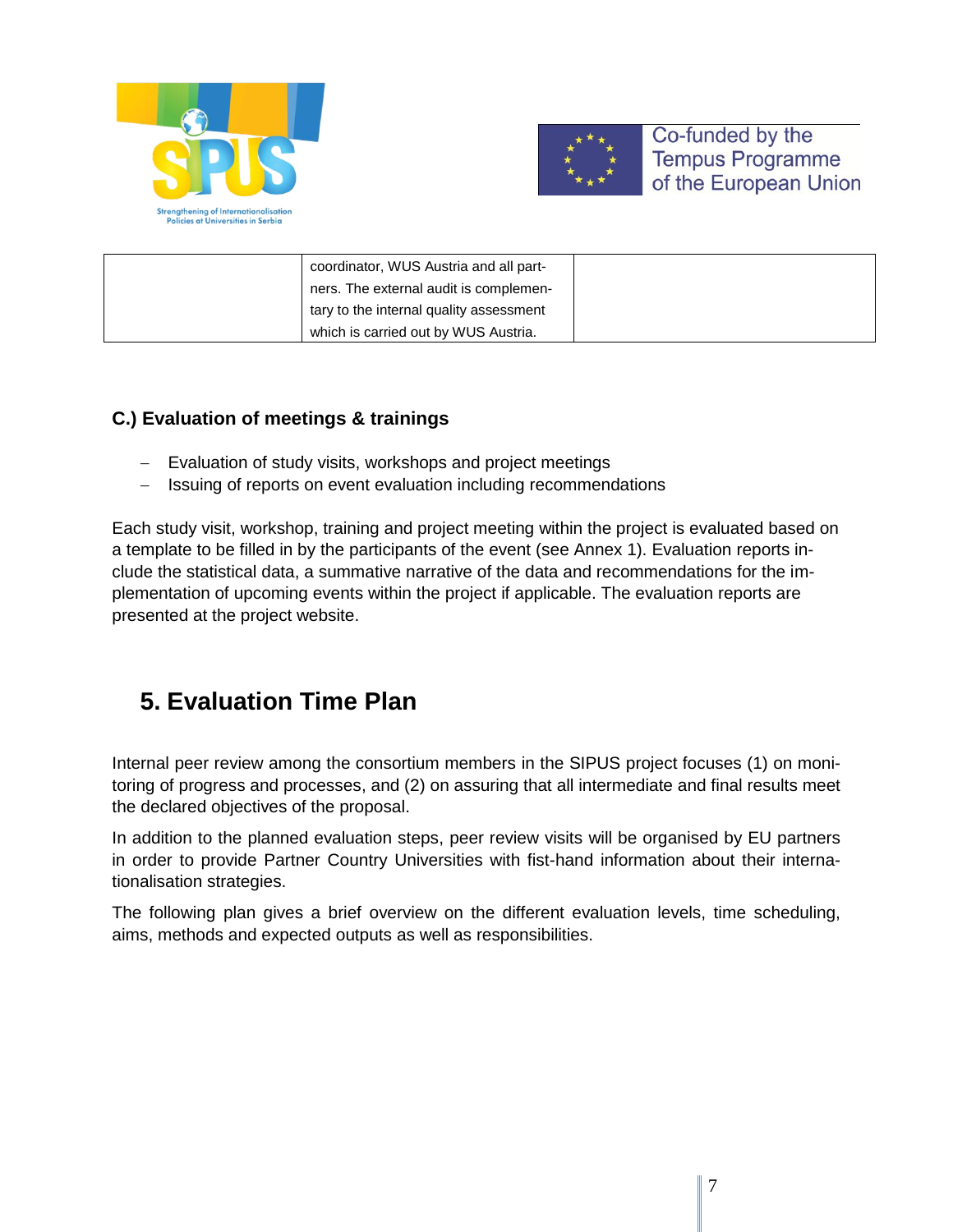



## **Evaluation/monitoring of progress and processes**

Meeting & Progress evaluation

# Responsible: WUS Austria

## Contributions by all partners

| When              | <b>Evaluation aims and methods</b>                                                                              | <b>Outputs</b>                     |
|-------------------|-----------------------------------------------------------------------------------------------------------------|------------------------------------|
|                   | Kick-Off-Meeting at University of Novi Sad                                                                      |                                    |
|                   | Presentation of the project partners, presentation of the project                                               | Presentations,                     |
| 7/02/2014         | itself, administrative and financial rules, project management,                                                 | Meeting minutes,                   |
| Novi Sad/Serbia   | reporting, NTO monitoring, presentation on QA, presentation of                                                  | Meeting evalua-                    |
|                   | workpackages.                                                                                                   | tion report                        |
|                   | After the meeting questionnaire to assess the meeting.                                                          |                                    |
|                   | <b>Study visit at Ghent University</b>                                                                          |                                    |
|                   | Presentations and discussions on higher education in Flanders,                                                  | Presentations,                     |
| 16/06/-20/06/2014 | joint degrees and accreditation of internationally oriented study                                               | Meeting minutes,                   |
| Ghent/Belgium     | programmes, QA in internationalisation, HR excellence in re-                                                    | Meeting evalua-                    |
|                   | search, integrated policy plan internationalisation.                                                            | tion report                        |
|                   | After the meeting questionnaire to assess the meeting.                                                          |                                    |
|                   | Study visit at University of Graz/WUS Austria                                                                   | Presentations,                     |
|                   | Presentations and discussions on internationalisation strategy,                                                 | Meeting minutes,                   |
| 22/09-26/09/2014  | operative mechanisms, cooperation and joint degrees. Project                                                    | Meeting evalua-                    |
| Graz/Austria      | management.                                                                                                     | tion report                        |
|                   | After the meeting questionnaire to assess the meeting.                                                          |                                    |
|                   | Consortium Meeting at University of Belgrade                                                                    | Presentations,                     |
|                   | Overall organisational, technical and financial progress, progress                                              | Meeting minutes,                   |
| 18/02/-19/02/2015 | of WP1 and WP2, report on quality issues, update on dissemina-                                                  | Meeting evalua-                    |
| Belgrade/Serbia   | tion activities, preparation of interim report, planned activities for                                          | tion report                        |
|                   | the second project year, reports from all partners.                                                             |                                    |
|                   | After the meeting questionnaire to assess the meeting.                                                          |                                    |
|                   | Joint Degree Workshop at University of Novi Sad                                                                 | Presentations,                     |
| 23/03/2015        | Introduction to Joint Degrees, Developing and running joint degree                                              | Meeting minutes,                   |
| Novi Sad/Serbia   | programmes incl. practical examples, current situation in Serbia,                                               | Meeting evalua-                    |
|                   | accreditation of joint programmes.                                                                              | tion report                        |
|                   | After the meeting questionnaire to assess the meeting.                                                          |                                    |
|                   | Study visit at the University of Pecs                                                                           | Presentations,                     |
| 20/04/-24/04/2015 | Presentations and discussions on Internationalisation process of                                                | Meeting minutes,                   |
| Pecs/Hungary      | Hungarian HEIs, International Education and Internationalisation in                                             | Meeting evalua-                    |
|                   | Research.                                                                                                       | tion report                        |
|                   | After the meeting questionnaire to assess the meeting.                                                          |                                    |
|                   | Study visit at the University of Alicante<br>Presentations and discussions on International Relations function- | Presentations,<br>Meeting minutes, |
| 03/06-05/06/2015  | ing and cooperation, Research Management and Technology                                                         | Meeting evalua-                    |
| Alicante/Spain    | Transfer, International Project Management Office.                                                              | tion report                        |
|                   | After the meeting questionnaire to assess the meeting.                                                          |                                    |
|                   |                                                                                                                 | Presentations,                     |
|                   | Study visit at the University of Ghent                                                                          | Meeting agenda,                    |
| 15/11-17/11/2015  | Presentations and discussions with representatives of ministries                                                | Meeting evalua-                    |
| Ghent/Belgium     | and working group coordinators                                                                                  | tion report in                     |
|                   |                                                                                                                 | progress                           |
| 19/11-20/11/2015  | Consortium Meeting at Singidunum University                                                                     | Presentations,                     |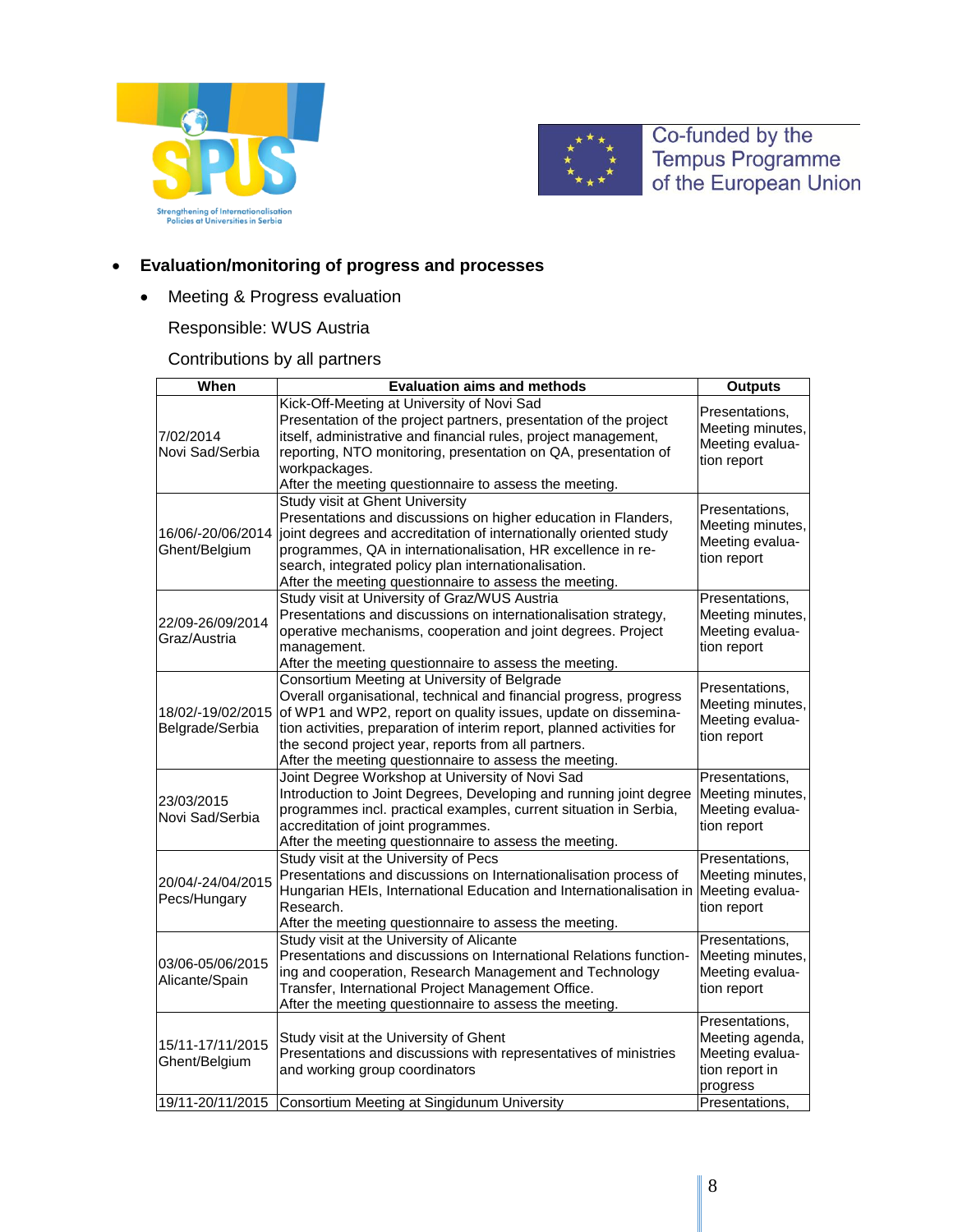



| Belgrade/Serbia<br>Presentations and discussion, feedback on project progress.<br>After the meeting questionnaire to assess the meeting. |                                                                                                                                                                                             | Meeting minutes,<br>Meeting evalua-<br>tion report                   |
|------------------------------------------------------------------------------------------------------------------------------------------|---------------------------------------------------------------------------------------------------------------------------------------------------------------------------------------------|----------------------------------------------------------------------|
|                                                                                                                                          | <b>Upcoming meetings</b>                                                                                                                                                                    |                                                                      |
|                                                                                                                                          |                                                                                                                                                                                             |                                                                      |
| When                                                                                                                                     | <b>Evaluation aims and methods</b>                                                                                                                                                          | <b>Outputs</b>                                                       |
| February/March<br>2016                                                                                                                   | Workshop on building best practices in building institutional capaci-<br>ties for participation in ERA at University of Belgrade.<br>After the meeting questionnaire to assess the meeting. | Presentations.<br>Meeting minutes,<br>Meeting evalua-<br>tion report |
| October 2016<br>Novi Sad/Serbia                                                                                                          | Final Meeting at University of Novi Sad<br>Final presentations and discussions.<br>After the meeting questionnaire to assess the meeting.                                                   | Presentations.<br>Meeting minutes,<br>Meeting evalua-<br>tion report |

• Interim and final questionnaires on quality issues and work progress

### Responsible: WUS Austria

### Contributions by all partners

| When                                                                                                                                                                                                                                                                                                                                                                                                                         | <b>Outputs</b> |                                                                                                          |
|------------------------------------------------------------------------------------------------------------------------------------------------------------------------------------------------------------------------------------------------------------------------------------------------------------------------------------------------------------------------------------------------------------------------------|----------------|----------------------------------------------------------------------------------------------------------|
| All partner organisations who were involved in project activities<br>were invited to complete a questionnaire focussing on the objec-<br>tives of the SIPUS project, the development of strategies and<br>January 2015<br>policies, the quality plan, dissemination and project management.<br>WUS Austria prepared the questionnaire, invited partners to<br>provide their feedback and elaborated a short feedback report. |                | Short interim<br>feedback report<br>during consorti-<br>um meeting in<br>February 2015<br>(see Annex 2). |
| All partner organisations who will be involved in project activities<br>will be invited to complete a questionnaire focusing on specific<br>quality assurance activities. WUS Austria will prepare the ques-<br>January 2016<br>tionnaire, invite partners to provide their feedback and elaborate a<br>short feedback report.                                                                                               |                | Short final<br>feedback report                                                                           |

• Management reports

Responsible: University of Novi Sad

## Contributions by all partners

| When       | <b>Outputs</b>                                                              |                                     |
|------------|-----------------------------------------------------------------------------|-------------------------------------|
| 20/12/2014 | First Financial partner report for the period of 01/12/2013-<br>30/11/2014  |                                     |
| 15/04/2015 | Second Financial partner report for the period of 01/12/2014-<br>01/04/2015 | Interim financial                   |
| 15/12/2015 | Third Financial partner report for the period of 02/04/2015-<br>30/11/2015  | reports sent to<br>the coordinator. |
| 15/06/2016 | Fourth Financial partner report for the period of 01/12/2015-<br>01/06/2016 |                                     |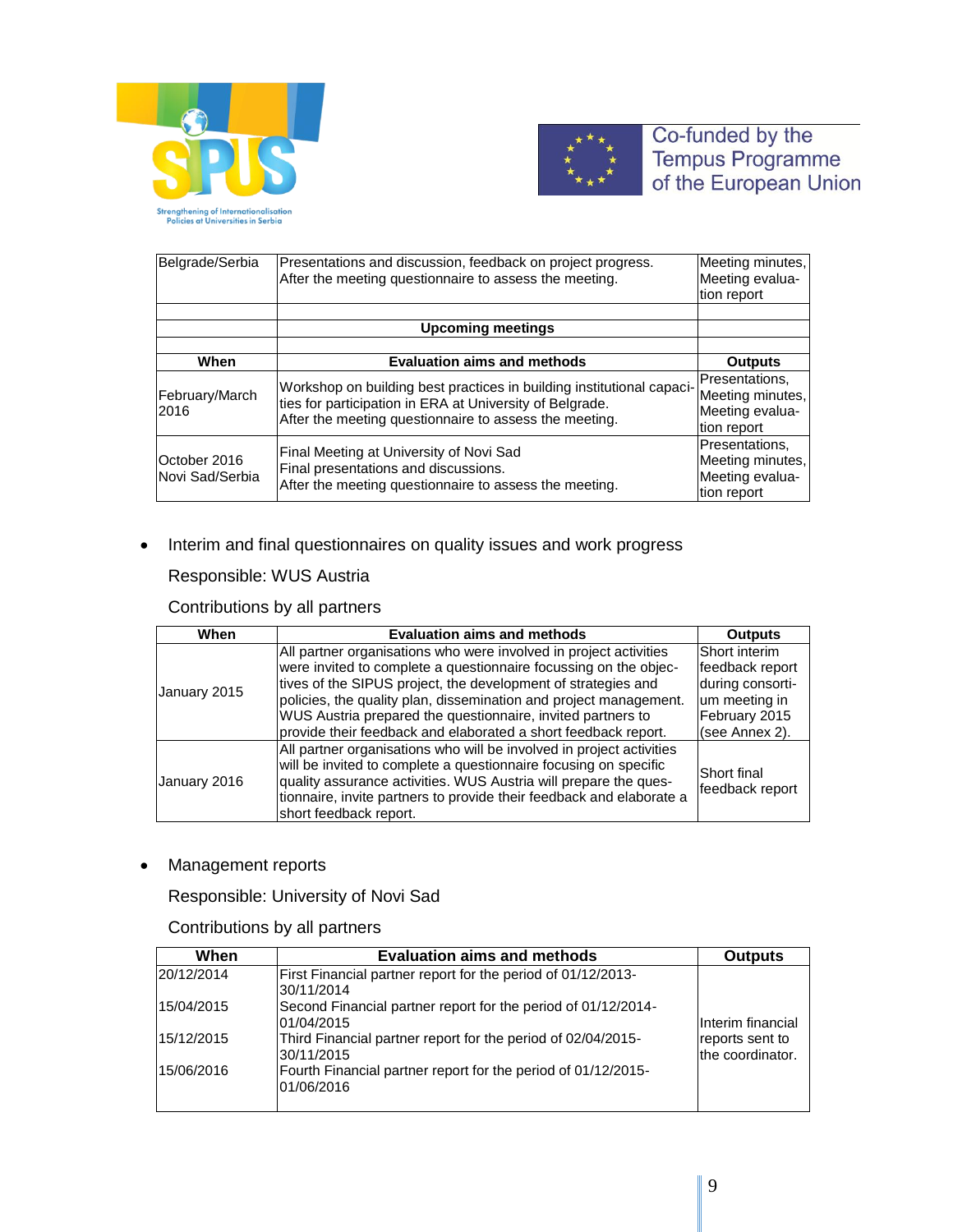



|            | Internal review of the interim financial reports which will be submit-<br>ted by the project coordinator to the EACEA. Method: All partners<br>compile their financial reports and upload them in the Dropbox in<br>time. |                                                 |
|------------|---------------------------------------------------------------------------------------------------------------------------------------------------------------------------------------------------------------------------|-------------------------------------------------|
| 01/06/2015 | Intermediate Report on Implementation of the Project                                                                                                                                                                      | Intermediate<br>technical report                |
| 30/12/2016 | Final Financial partner report for the period of 02/06/2016-<br>30/11/2016                                                                                                                                                | Financial report<br>sent to the<br>coordinator. |
| 30/01/2017 | Final Report on Implementation of the Project                                                                                                                                                                             | lFinal technical<br>report                      |

# **Evaluation of the intermediate and final results**

• Results checklist

Responsible: Project management / WUS Austria

| WP,<br>Del.Nr. | Deliverable Title                                                | Nature of<br>Del. | Language/s | Deadline   | Implementation<br>status (On Time:<br>Y/N, Comments)                                   |
|----------------|------------------------------------------------------------------|-------------------|------------|------------|----------------------------------------------------------------------------------------|
| A1             | Reports on existing national<br>legislatives                     | Report            | EN,        | 2014-05-31 | Done on time.                                                                          |
| A2             | Know-how on international-<br>isation legislatives               | Training          | EN,        | 2014-05-31 | Done on time,<br>study visit to<br>University of<br>Ghent was<br>merged with C1.       |
| A3             | Accreditation standards for<br>joint/ double degrees             | Other<br>products | SR,        | 2015-03-31 | On-going, slight<br>delays due to<br>reasons out of the<br>reach of the<br>Consortium. |
| A4             | National strategy on mobili-<br>ty and recognition               | Other<br>products | SR,        | 2015-06-30 | On-going, slight<br>delays due to<br>reasons out of the<br>reach of the<br>Consortium. |
| A5             | National strategy on inter-<br>nationalisation of<br>HE&Research | Other<br>products | SR,        | 2015-06-30 | On-going, slight<br>delays due to<br>reasons out of the<br>reach of the<br>Consortium. |
| A6             | Information on national<br>funding schemes                       | Other<br>products | EN, SR,    | 2016-05-31 | Pending                                                                                |
| A7             | National benchmarks for<br>incoming mobility                     | Methodology       | EN, SR,    | 2016-05-31 | Pending                                                                                |
| <b>B1</b>      | Models of internationalisa-                                      | Report            | SR, EN,    | 2015-05-31 | B1.1 (study visits                                                                     |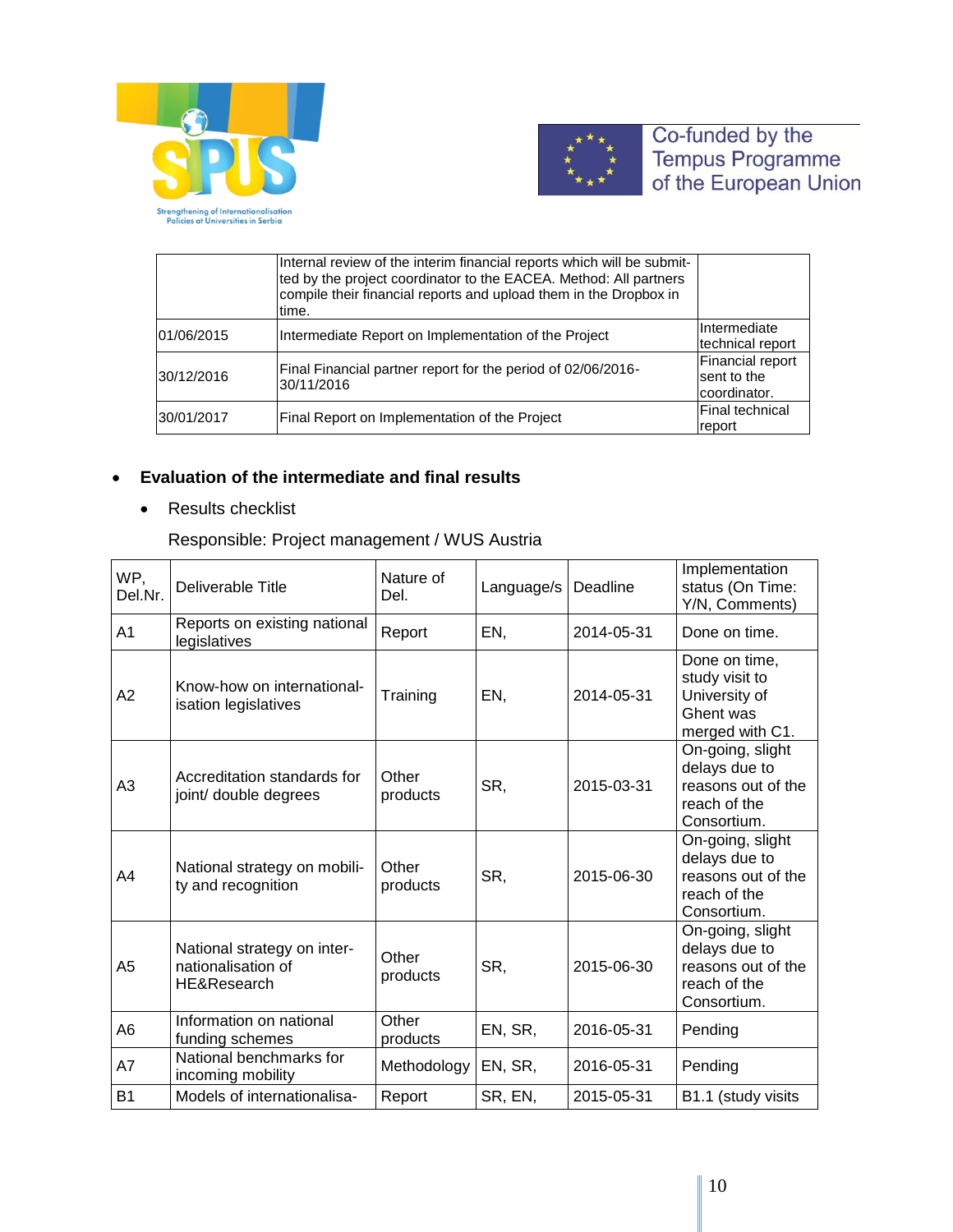



|                | tion transferred and imple-<br>mented                                                           |                                                  |         |            | to Graz and Pecs)<br>re-scheduled for a<br>few months later<br>but finished by<br>now; B1.2 (work-<br>shop) done; B1.3<br>(guidelines) needs<br>to be concluded. |
|----------------|-------------------------------------------------------------------------------------------------|--------------------------------------------------|---------|------------|------------------------------------------------------------------------------------------------------------------------------------------------------------------|
| <b>B2</b>      | University strategies on<br>internationalisation                                                | Methodology                                      | EN, SR, | 2016-06-30 | Ongoing                                                                                                                                                          |
| B <sub>3</sub> | University strategies for<br>increasing quality and<br>scope of academic mobility               | Methodology                                      | EN, SR, | 2016-06-30 | Ongoing                                                                                                                                                          |
| C <sub>1</sub> | Training of staff from Serbi-<br>an universities                                                | Training                                         | EN,     | 2015-04-30 | Done, study visit<br>to University of<br>Ghent was<br>merged with A2.                                                                                            |
| C <sub>2</sub> | Conditions for the recruit-<br>ment of foreign PhD stu-<br>dents, teachers and re-<br>searchers | Report                                           | SR,     | 2016-05-31 | Draft recommen-<br>dations (new<br>workshops)                                                                                                                    |
| C <sub>3</sub> | Action plan for participation<br>in ERA                                                         | Training                                         | EN, SR, | 2015-02-28 | Pending, work-<br>shop in Feb/March<br>2016 at UB.                                                                                                               |
| C4             | Research Project Manage-<br>ment and Talent Develop-<br>ment                                    | Methodology                                      | SR,     | 2016-10-31 | Ongoing, C4.2<br>(seminars on<br>competences of<br>graduates) sched-<br>uled in 2015 and<br>2016.                                                                |
| Q1             | Quality reports on project<br>actions                                                           | Report                                           | SR, EN, | 2016-11-30 | Ongoing                                                                                                                                                          |
| Q <sub>2</sub> | Evaluation reports on<br>project achievements                                                   | Report                                           | SR, EN, | 2016-09-30 | Ongoing                                                                                                                                                          |
| Q3             | Peer review of procedures<br>developed at HEIs                                                  | Report                                           | EN,     | 2016-07-31 | Pending                                                                                                                                                          |
| Q4             | Fine tuning of university<br>procedures & regulations                                           | Report                                           | EN,     | 2016-09-30 | Pending                                                                                                                                                          |
| D <sub>1</sub> | Campaign for raising<br>awareness on international-<br>isation                                  | Events:<br>Conferences<br>and<br><b>Seminars</b> | SR, EN, | 2016-10-31 | Ongoing, organise<br>dissemination<br>conferences and<br>PR (link with<br>activities C3, M1)                                                                     |
| D <sub>2</sub> | Campaign for promotion of<br>Serbian HE and research                                            | Events:<br>Conferences<br>and<br>Seminars        | EN,     | 2016-10-31 | Ongoing, adver-<br>tise Serbian HE<br>and research in<br>Serbia and abroad                                                                                       |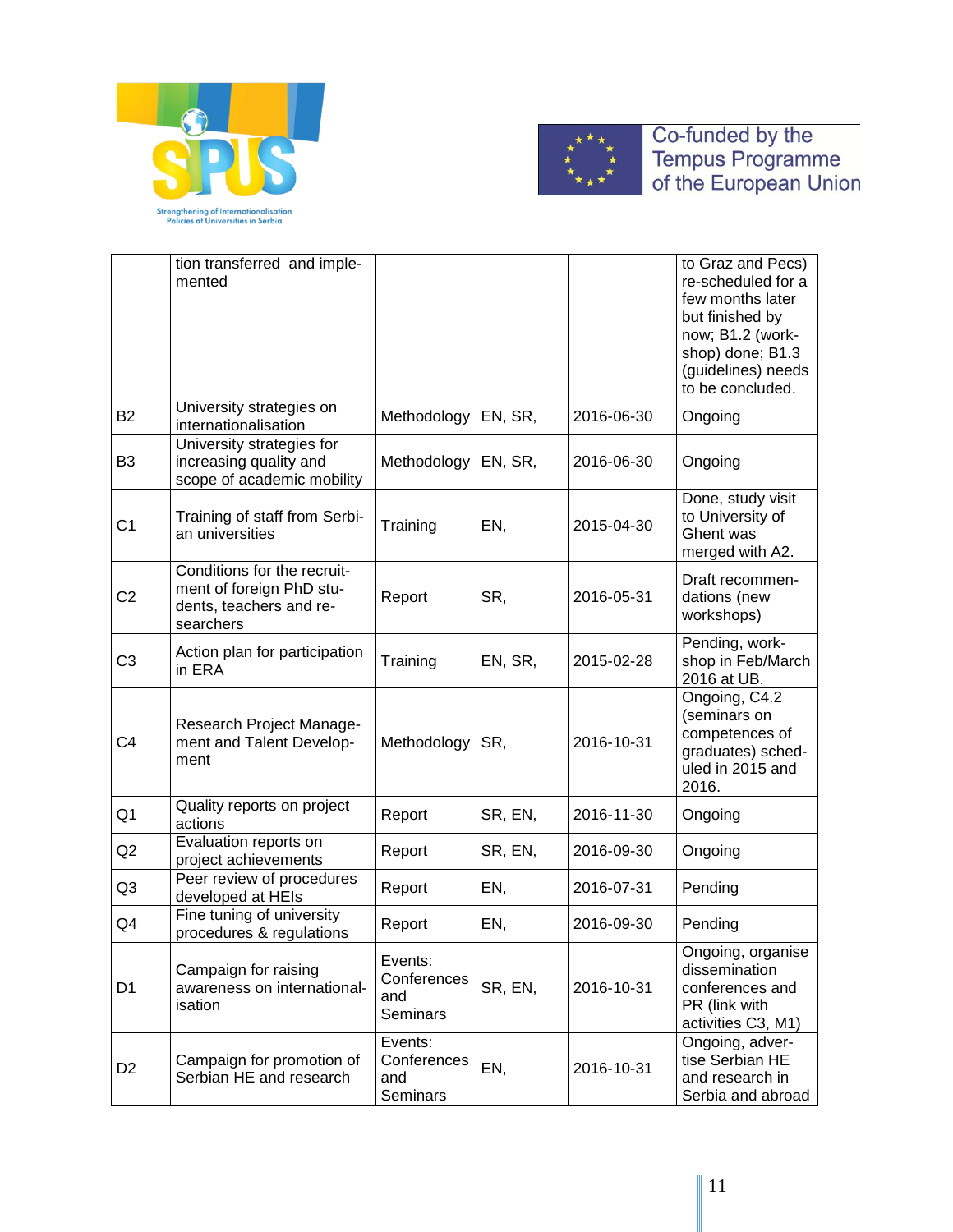



|                |                                                                             |                     |         |            | (EAIE 2016)                                                                                                                            |
|----------------|-----------------------------------------------------------------------------|---------------------|---------|------------|----------------------------------------------------------------------------------------------------------------------------------------|
| D <sub>3</sub> | Project website                                                             | Other<br>products   | EN, SR, | 2016-11-30 | Ongoing, maintain<br>project website                                                                                                   |
| D4             | <b>Promotional materials</b>                                                | Other<br>products   | SR, EN, | 2016-10-31 | Ongoing, design,<br>publish and dis-<br>tribute promotional<br>material                                                                |
| E1             | Internationalisation policies<br>and strategies                             | Other<br>products   | SR,     | 2016-11-30 | Ongoing, monitor<br>implementation of<br>national and<br>institutional inter-<br>nationalisation<br>policies and<br>strategies at HEIs |
| E <sub>2</sub> | Higher quality of interna-<br>tional projects and strategic<br>partnerships | Other prod-<br>ucts | SR, EN, | 2016-11-30 | Pending, activity<br>was postponed to<br>last project year in<br>order to follow<br>C4.1 outcomes.                                     |
| E <sub>3</sub> | Advanced support systems<br>for academic mobility                           | Other prod-<br>ucts | SR, EN, | 2016-11-30 | Ongoing                                                                                                                                |
| M <sub>1</sub> | Report on project<br>management                                             | Report              | SR, EN, | 2016-11-30 | Ongoing                                                                                                                                |
| M <sub>2</sub> | Consortium meetings                                                         | Other<br>products   | SR, EN, | 2016-10-31 | Ongoing, final<br>consortium meet-<br>ing in October<br>2016 (UNS)                                                                     |
| M <sub>3</sub> | Reports on partners'<br>activities                                          | Report              | SR, EN, | 2016-11-30 | Ongoing                                                                                                                                |
| M4             | Financial reporting                                                         | Report              | SR, EN, | 2016-11-30 | Ongoing                                                                                                                                |

# **6. Monitoring Visit of the National Erasmus+ Office in Serbia**

<span id="page-11-0"></span>On 1/12/2014 a monitoring visit took place at the Rectorate of the University of Novi Sad. After the visit the UNS received a set of recommendations to consider in the further project implementation. Below it is listed how the project consortium will consider the recommendations in the upcoming project activities.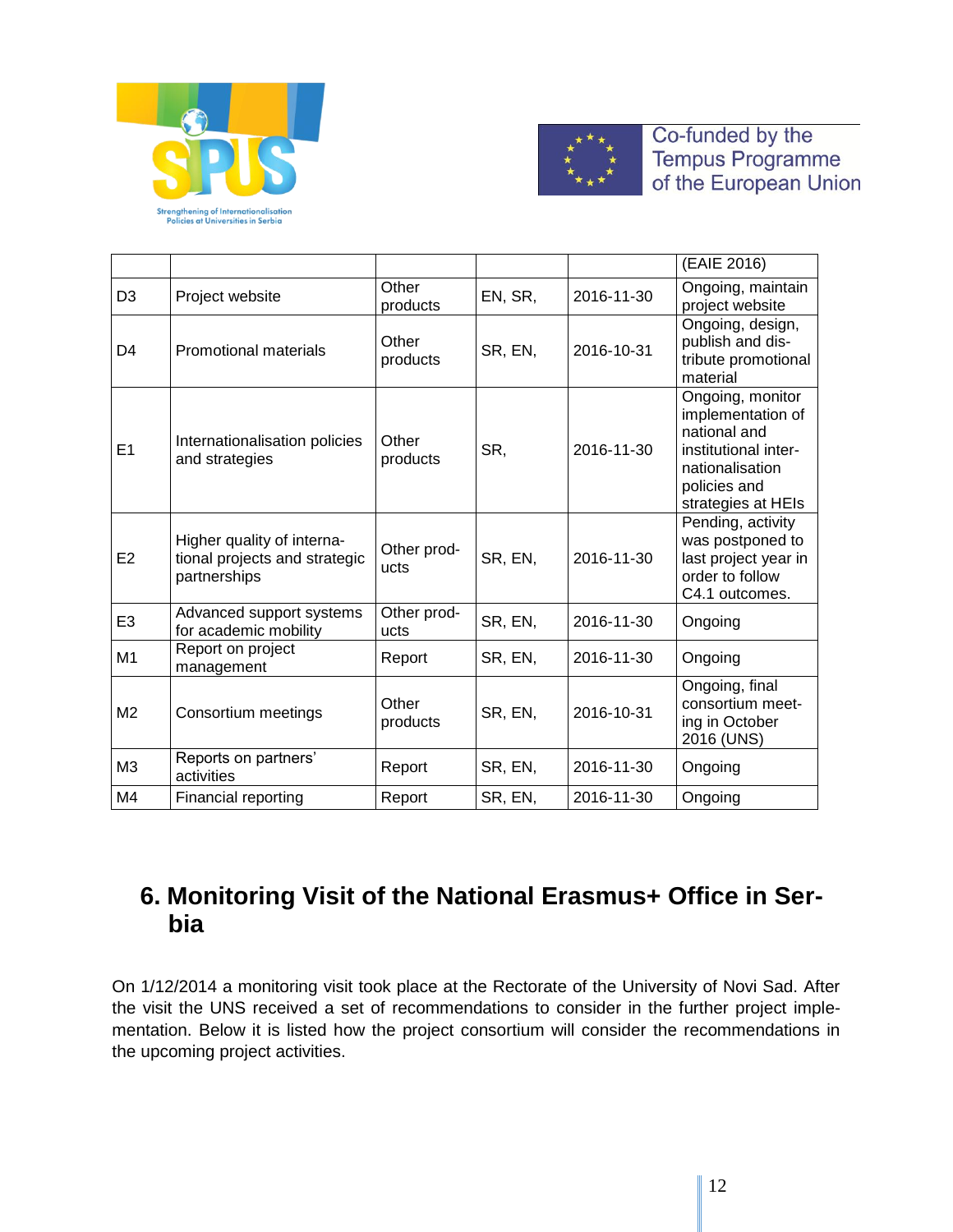



#### **Recommendation 1**

Bearing in mind that this project is a Structural Measure, the consortium should try to ensure the longterm sustainability of the project results through drafting of standards for the work of international relation offices that are dealing with organisation of the mobility and overall project management.

#### **Feedback UNS**

This specific issue is being dealt in a continuous way by the two Tempus projects dealing with different aspects of internationalisation in the Republic of Serbia (SIPUS and FUSE). These two projects have established a very good cooperation and both aim at long-term sustainability of the project results. Since the project SIPUS deals with strategic issues in WP1 (national level) and WP2 (institutional level), the standards of work of the international relations offices at Serbian universities is part of the WP1 (institutional level – legal framework) and WP2 (institutional level – mobility services) of the project FUSE.

However, in the WP3 of the project SIPUS (institutional level), we aim in the last project year to strengthen the role, position and standards of the project management offices/sectors/departments at Serbian universities, since this SIPUS work package is dealing with enhancement of all (and particularly scientific) projects' management.

#### **Recommendation 2**

Considering the fact that national strategy on internationalization should define the geographical areas relevant for internationalization actions of higher education institutions in Serbia, we would suggest the project participants to organise a round table and discuss the perspectives of internationalization of higher education with relevant ministries (the Ministry of Education, Science and Technological Development, the Ministry of Foreign Affairs and the Ministry of Internal Affairs).

#### **Feedback UNS**

On 10 July 2015, the SIPUS coordinator, together with the representative of the National Erasmus+ Office in Serbia, had a meeting with the Ministry of Education, Science and Technological Development which included discussion on this topic. On 15 July 2015, the SIPUS coordinator sent an official letter to the Ministry, initiating the formation of the working group tackling, among other issues, the one of geographical areas relevant for internationalisation. SIPUS gave, in its letter of 15 July 2015 a detailed proposal of:

- AIMS OF THE WORKING GROUP
- TOPICS ON ITS AGANDA
- TIMETABLE FOR ITS WORK

We hope to see the first steps taken by the Ministry from September 2015.

#### **Recommendation 3**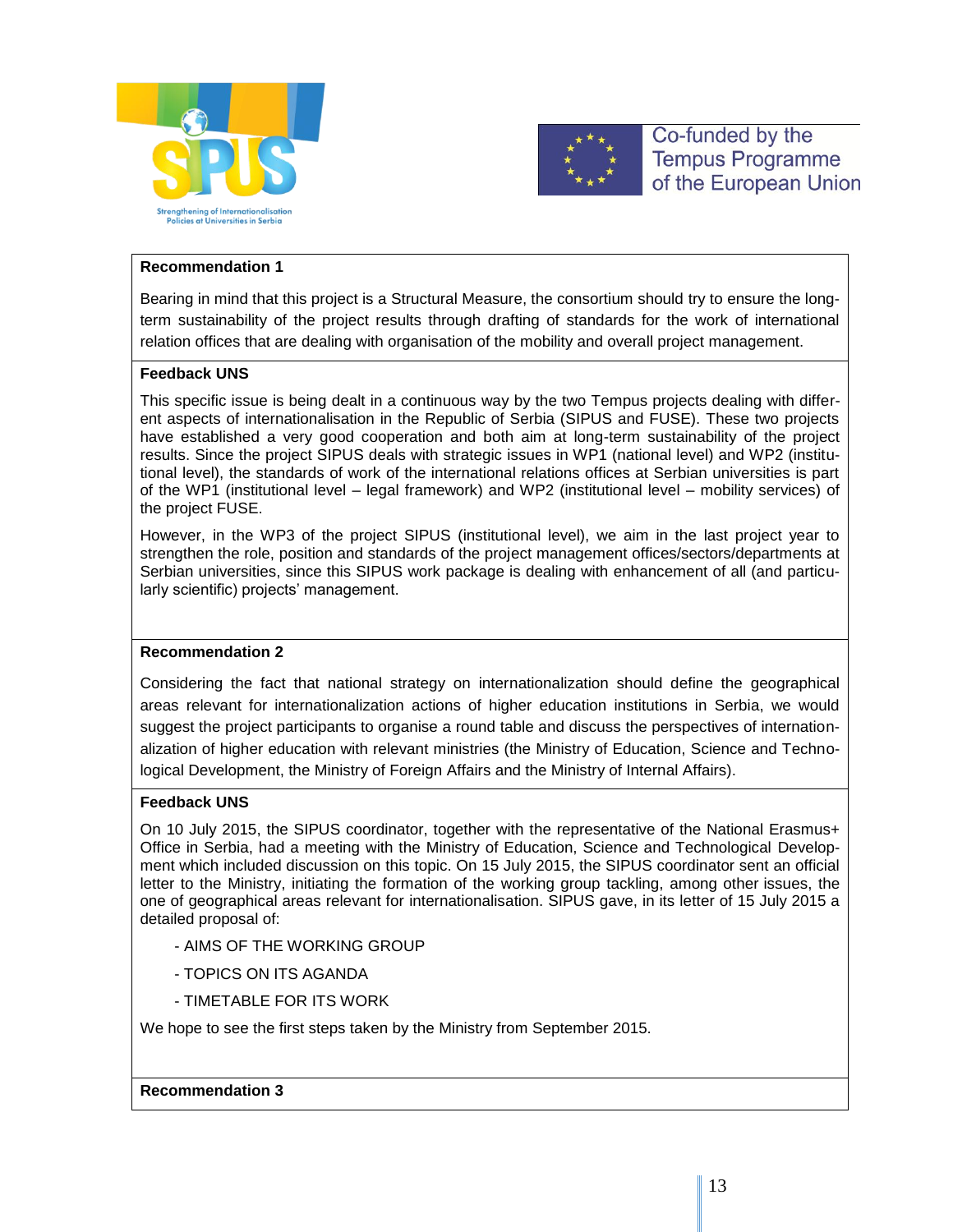



Considering the importance of the revision of the national standards for the accreditation of the joint degrees, as recommended by NEO, the project team should ask the EU partner (responsible for a comparative report on Analysis of the existing national legislatives underpinning internationalisation in EU partners) to extend this report with a detailed comparative analyses on concrete accreditation standards for joint degrees in the EU countries targeted by the project.

#### **Feedback UNS**

The comparative report by the EU partner responsible has been finalized to the extent it was possible. The workshop on the same topic, as well as the meeting with the Accreditation Commission was also undertaken. In the next phase of WP1 dealing with the national standards for the accreditation of the joint degrees, we expect to see a more active role of the National Council for Higher Education and the Accreditation Commission, since these bodies have the relevant authority to finalize this particular SIPUS outcome.

#### **Recommendation 4**

As the SIPUS project also focuses on development of research capacities of partner country universities, appropriate measures and activities should be planned for training of younger teaching staff for participation in international research projects. In this respect and bearing in mind the nature of some of these programmes, multidisciplinarity through inter-faculty cooperation should be encouraged.

#### **Feedback UNS**

Since the WP3 is envisaged in the project to start later than WP1 and WP2, the activities there will gain a lot more impetus from September 2015. The SIPUS team will have in mind that the training of younger teaching staff for participation in international research projects is encouraged, especially bearing in mind multidisciplinarity through inter-faculty cooperation. The idea behind WP3 is to enhance institutional capacity building in order to ensure exactly that: longstanding conditions for such training and large-scale participation of staff across fields and faculties.

#### **Recommendation 5**

Activities related to the project quality assurance process should be reinforced and it would be useful if the participants responsible for these activities could draft a plan on how the project progress will be followed, especially on the basis of the indicators defined in the project application.

#### **Feedback UNS**

The SIPUS coordinator did the dissemination of EACEA feedback to all project partners, including WUS Austria, leader of the work package for the quality assurance process. WUS Austria reinforced the QA mechanisms of the project and made sure that indicators of progress are monitored within a quality plan (this document).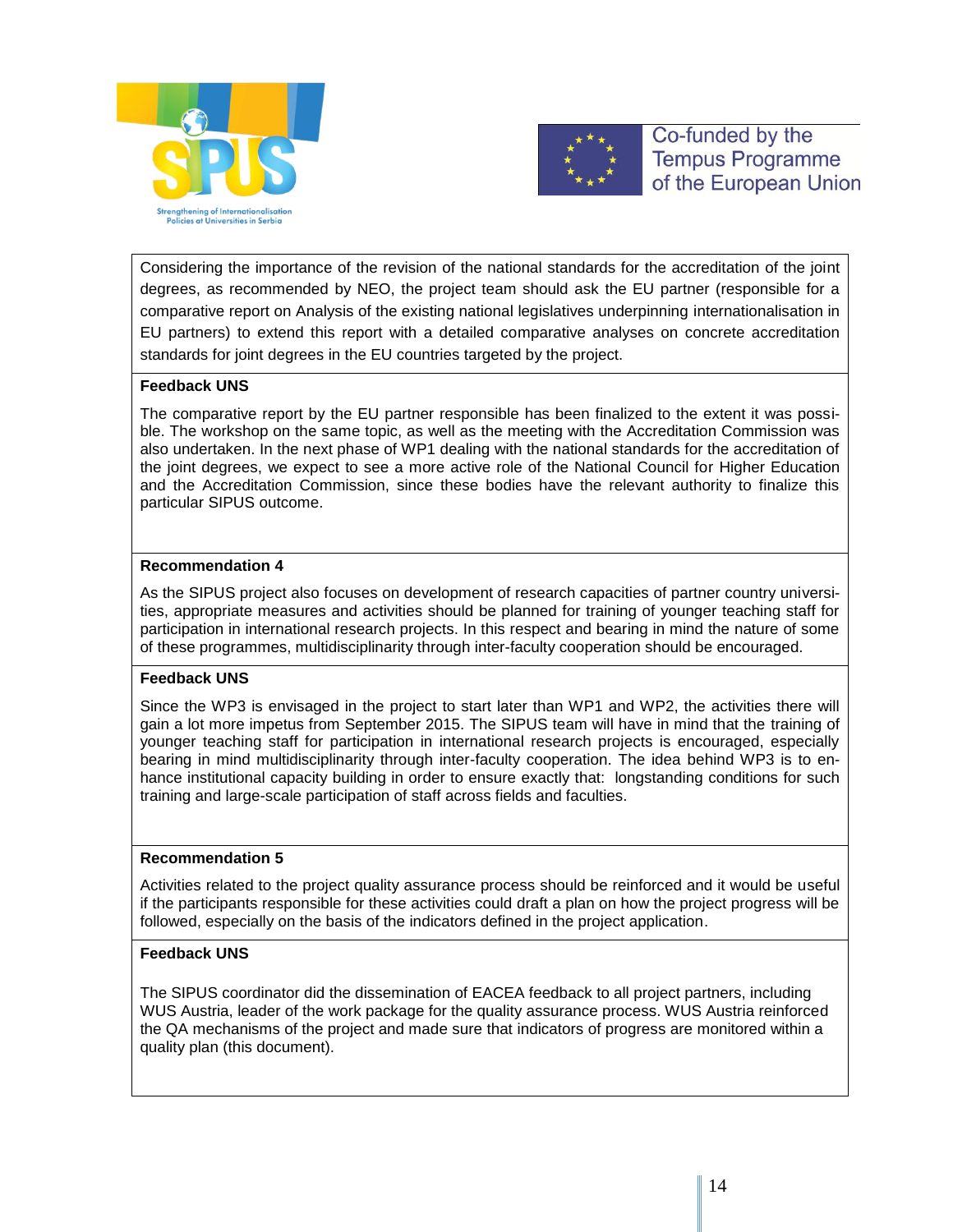



# **7. Conclusion**

<span id="page-14-0"></span>The SIPUS project provides new know-how, introduces new practices and advances university services. It promotes the extension of the internationalisation concept to various university activities. Thanks to the commitment and dedication of all project partners it is a successful project. A lot of activities have already been finished in time and as planned, other activities had to be re-scheduled due to circumstances out of the reach of the consortium. However, these delays will not endanger the successful completion of the project. The regular consortium meetings make sure that all project-related issues can be discussed in detail and that open questions can be clarified among all partners.

The project already contributed to a great shift when it comes to the perception of the term and role of internationalisation within Serbian HEIs. It started from the international cooperation and developed towards internationalisation as one of its core activities and horizontal priorities in the provision of education, research, mobility and services. By now all participating Serbian HEIs have made a qualitative leap in the process of internationalisation and that can be regarded as one of the most valuable outcomes in the project lifetime so far.

Unfortunately, there is a lack of commitment of the Serbian national bodies in charge of higher education and research to strengthen and develop internationalisation policies and strategies. However, in the last six months there has been a renewed effort to strengthen the cooperation with both national councils.

On the whole the project partners have reached a very good level of communication and established fruitful collaborative links. All partners share a common understanding what the project is about and are perfectly familiar with the underlying concepts, aims and objectives. Due to this fact the consortium looks forward to the last project year and to successfully finish this project.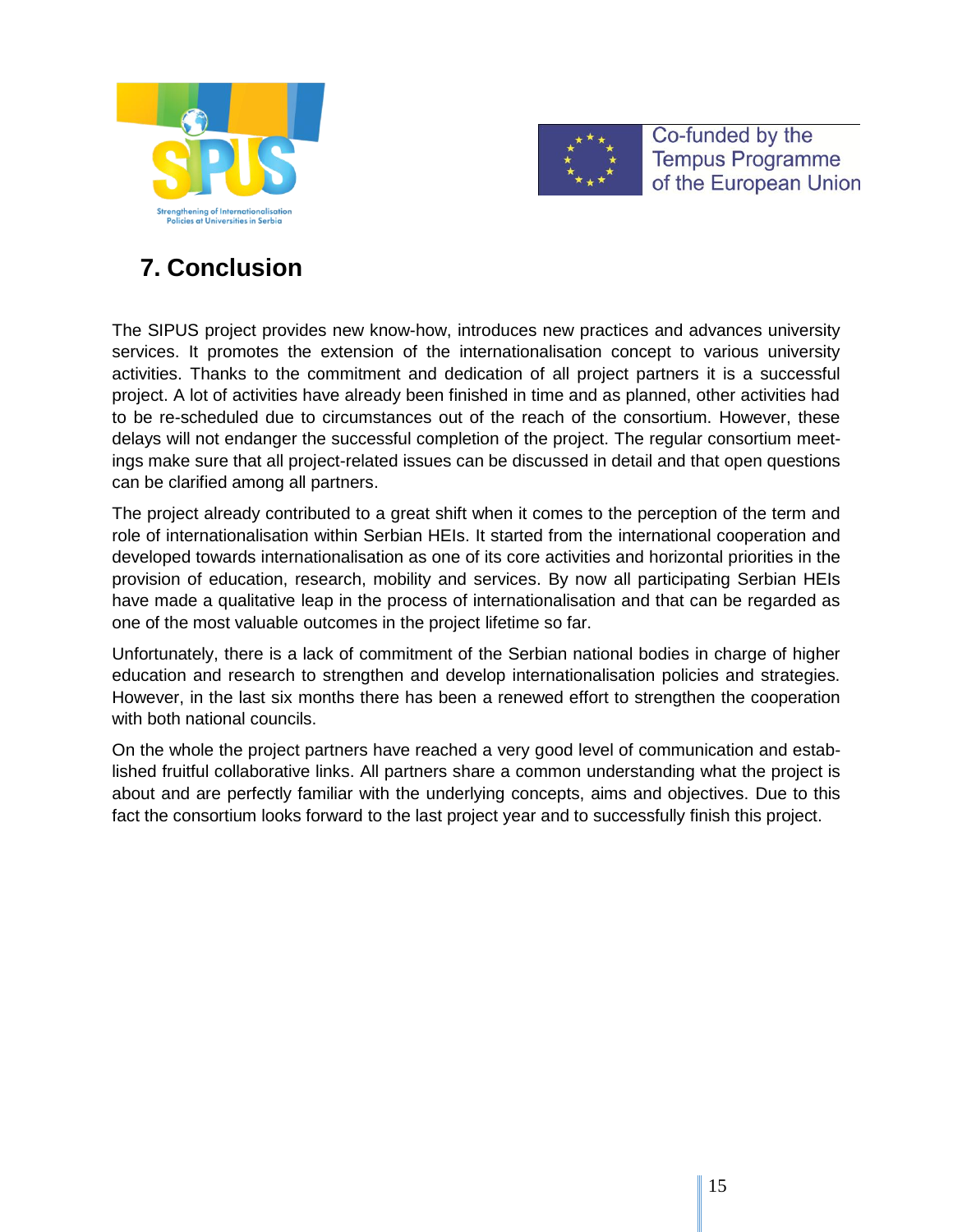



# <span id="page-15-0"></span>**8. ANNEX 1: Evaluation Form Meetings**

# **SIPUS**

# **STRENGTHENING OF INTERNATIONALISATION POLICIES AT UNIVERSITIES IN SERBIA**

# **Evaluation Form**

| Event Title:    | Study Visit/Consortium Meeting at University XY |
|-----------------|-------------------------------------------------|
| Event Date:     | XY                                              |
| Event Location: | University of XY                                |

Please take a couple of minutes to complete this evaluation form and to rate various aspects of the meeting (1 poor, 2 satisfactory, 3 average, 4 good, 5 excellent).

# **1. ORGANIZATIONAL ISSUES**

| 1.1. |            |                            |                            | Overall, how satisfied were you with the organization of this event?  |
|------|------------|----------------------------|----------------------------|-----------------------------------------------------------------------|
|      | $\Box$ 1   |                            | $\Box$ 2 $\Box$ 3 $\Box$ 4 | $\Box$ 5                                                              |
| 1.2. |            |                            |                            | Overall, how satisfied were you with the content of this event?       |
|      | $\Box$ 1   | $\Box$ 2 $\Box$ 3 $\Box$ 4 |                            | 115                                                                   |
| 1.3. |            |                            |                            | The preparatory information provided by the organizers was sufficient |
|      | $\Box$ Yes | $\Box$ No                  |                            |                                                                       |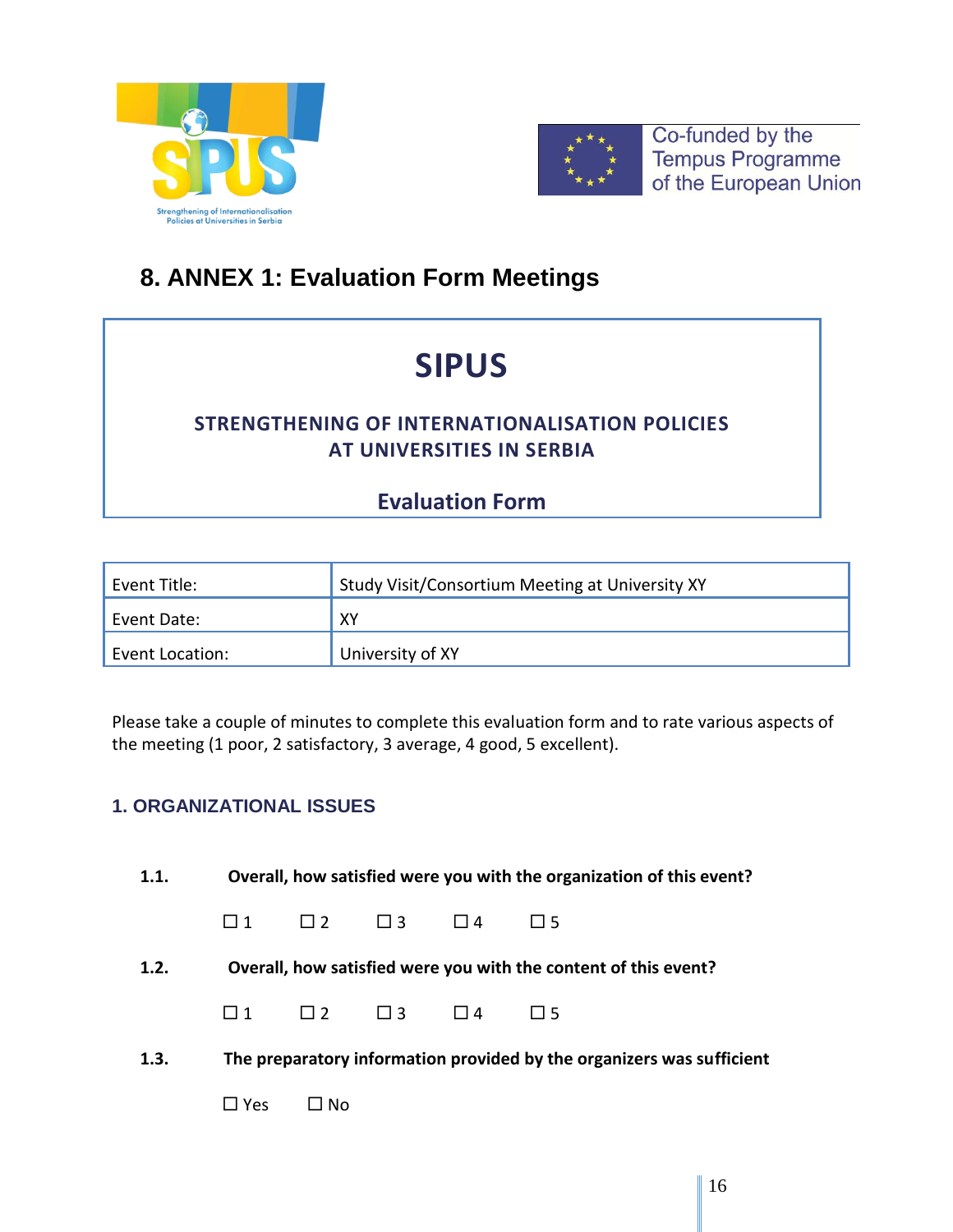| <b>Strengthening of Internationalisation</b><br>Policies at Universities in Serbia |  |
|------------------------------------------------------------------------------------|--|



**1.4. How satisfied were you with the facilities (venue, technical equipment)?**

 $\Box 1 \qquad \Box 2 \qquad \Box 3 \qquad \Box 4 \qquad \Box 5$ 

**1.5. How satisfied were you with the refreshments and meals?**

| г   | - | Δ | 1 – |
|-----|---|---|-----|
| 1 1 |   |   | -   |
|     |   |   |     |

Any further comments?

### **2. QUALITY OF THE EVENT**

**2.1. How clear and informative were the inputs (e.g. presentations, handouts, etc.) of the speakers?**

\_\_\_\_\_\_\_\_\_\_\_\_\_\_\_\_\_\_\_\_\_\_\_\_\_\_\_\_\_\_\_\_\_\_\_\_\_\_\_\_\_\_\_\_\_\_\_\_\_\_\_\_\_\_\_\_\_\_\_\_\_\_\_\_\_\_\_\_\_\_\_\_\_\_\_\_\_\_

\_\_\_\_\_\_\_\_\_\_\_\_\_\_\_\_\_\_\_\_\_\_\_\_\_\_\_\_\_\_\_\_\_\_\_\_\_\_\_\_\_\_\_\_\_\_\_\_\_\_\_\_\_\_\_\_\_\_\_\_\_\_\_\_\_\_\_\_\_\_\_\_\_\_\_\_\_\_

\_\_\_\_\_\_\_\_\_\_\_\_\_\_\_\_\_\_\_\_\_\_\_\_\_\_\_\_\_\_\_\_\_\_\_\_\_\_\_\_\_\_\_\_\_\_\_\_\_\_\_\_\_\_\_\_\_\_\_\_\_\_\_\_\_\_\_\_\_

\_\_\_\_\_\_\_\_\_\_\_\_\_\_\_\_\_\_\_\_\_\_\_\_\_\_\_\_\_\_\_\_\_\_\_\_\_\_\_\_\_\_\_\_\_\_\_\_\_\_\_\_\_\_\_\_\_\_\_\_\_\_\_\_\_\_\_\_\_\_\_\_\_\_\_\_\_\_

\_\_\_\_\_\_\_\_\_\_\_\_\_\_\_\_\_\_\_\_\_\_\_\_\_\_\_\_\_\_\_\_\_\_\_\_\_\_\_\_\_\_\_\_\_\_\_\_\_\_\_\_\_\_\_\_\_\_\_\_\_\_\_\_\_\_\_\_\_\_\_\_\_\_\_\_\_\_

\_\_\_\_\_\_\_\_\_\_\_\_\_\_\_\_\_\_\_\_\_\_\_\_\_\_\_\_\_\_\_\_\_\_\_\_\_\_\_\_\_\_\_\_\_\_\_\_\_\_\_\_\_\_\_\_\_\_\_\_\_\_\_\_\_\_\_\_\_

| . .<br>٠ | n | $-$ |  |
|----------|---|-----|--|
|          |   |     |  |

Comments:

**2.2. There was enough room for everyone to contribute.**

 $\Box$  Yes  $\Box$  No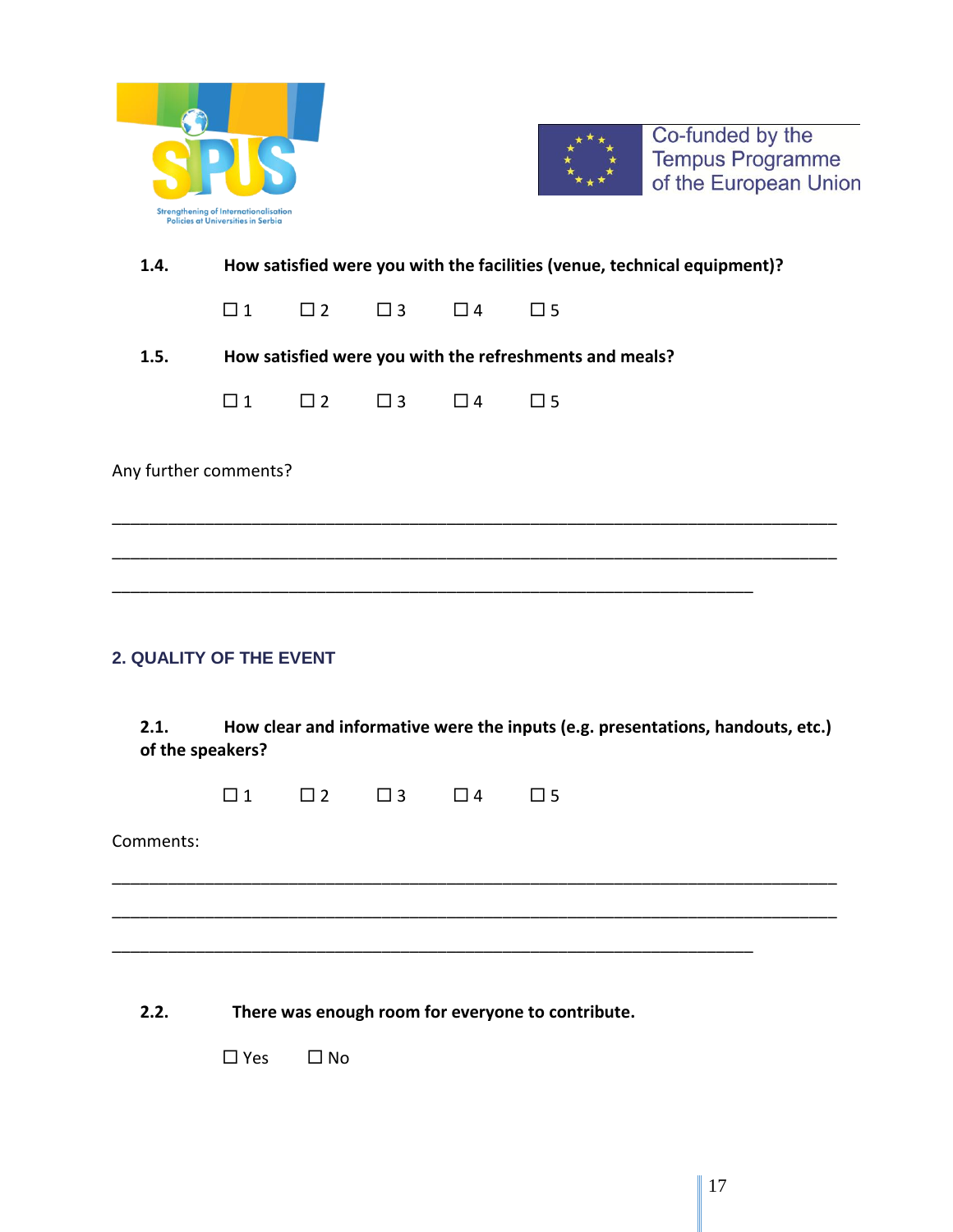



Comments:

#### $2.3.$ What did you find most useful?

What did you find not so good / annoying / unsatisfactory?  $2.4.$ 

#### $2.5.$ Any further comments?

# THANK YOU FOR YOUR CONTRIBUTION!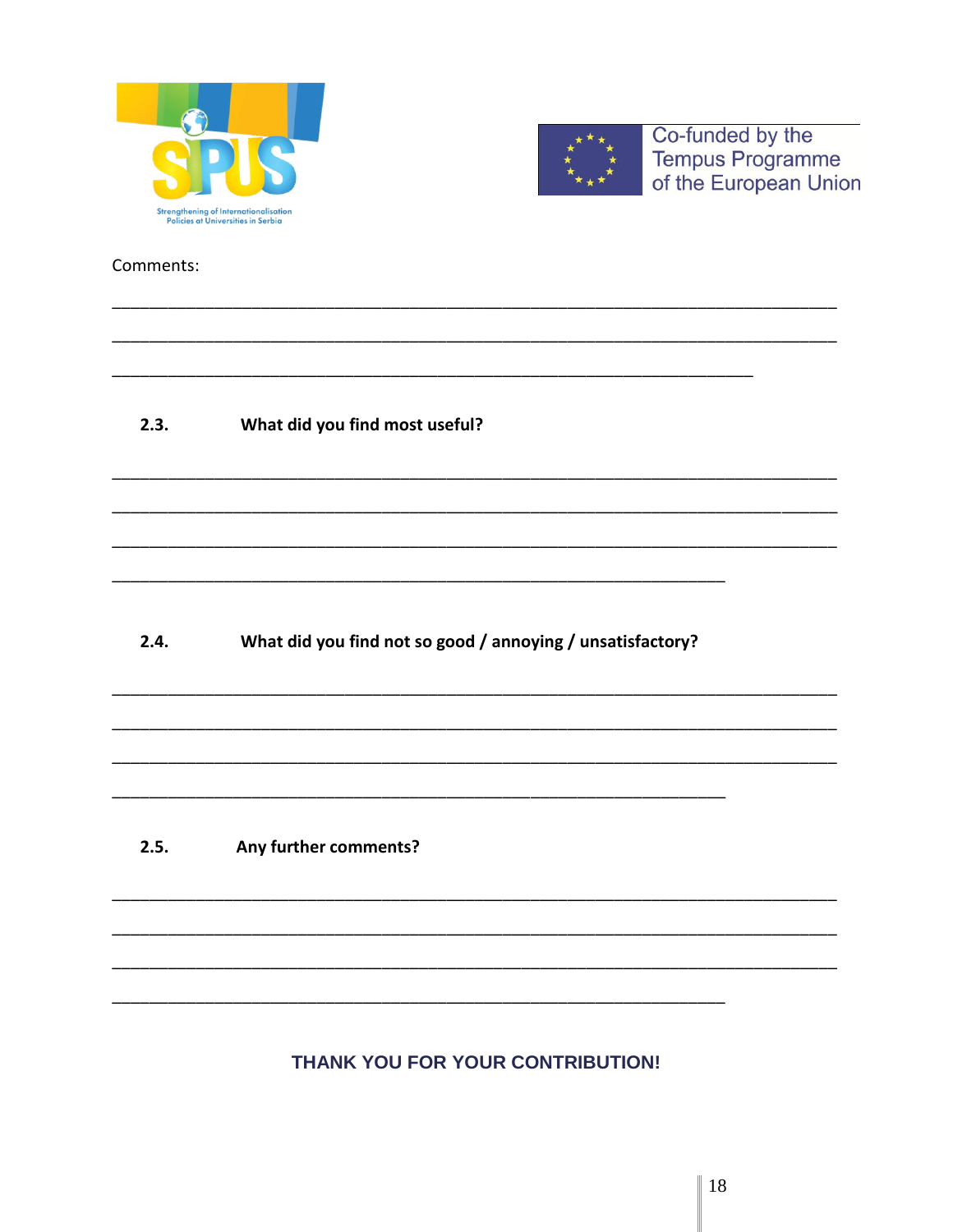



# **9. ANNEX 2: Questionnaire on Quality Issues**

# **Questionnaire on Quality Issues**

<span id="page-18-0"></span>

| Please indicate to which extent you agree with the statements in the table below. | Please tick a score from 1 to 5,<br>whereby<br>$1 =$ do not agree at all<br>$2 =$ do not<br>agree<br>$3$ = neither agree nor<br>disagree<br>$4 = agree$<br>$5 = fully$<br>agree |                   |                                                 |       |                  |                  |
|-----------------------------------------------------------------------------------|---------------------------------------------------------------------------------------------------------------------------------------------------------------------------------|-------------------|-------------------------------------------------|-------|------------------|------------------|
|                                                                                   | I do not<br>agree<br>at all                                                                                                                                                     | I do not<br>agree | <b>Neithe</b><br>r agree<br>nor<br>disagre<br>e | agree | I fully<br>agree | I do not<br>know |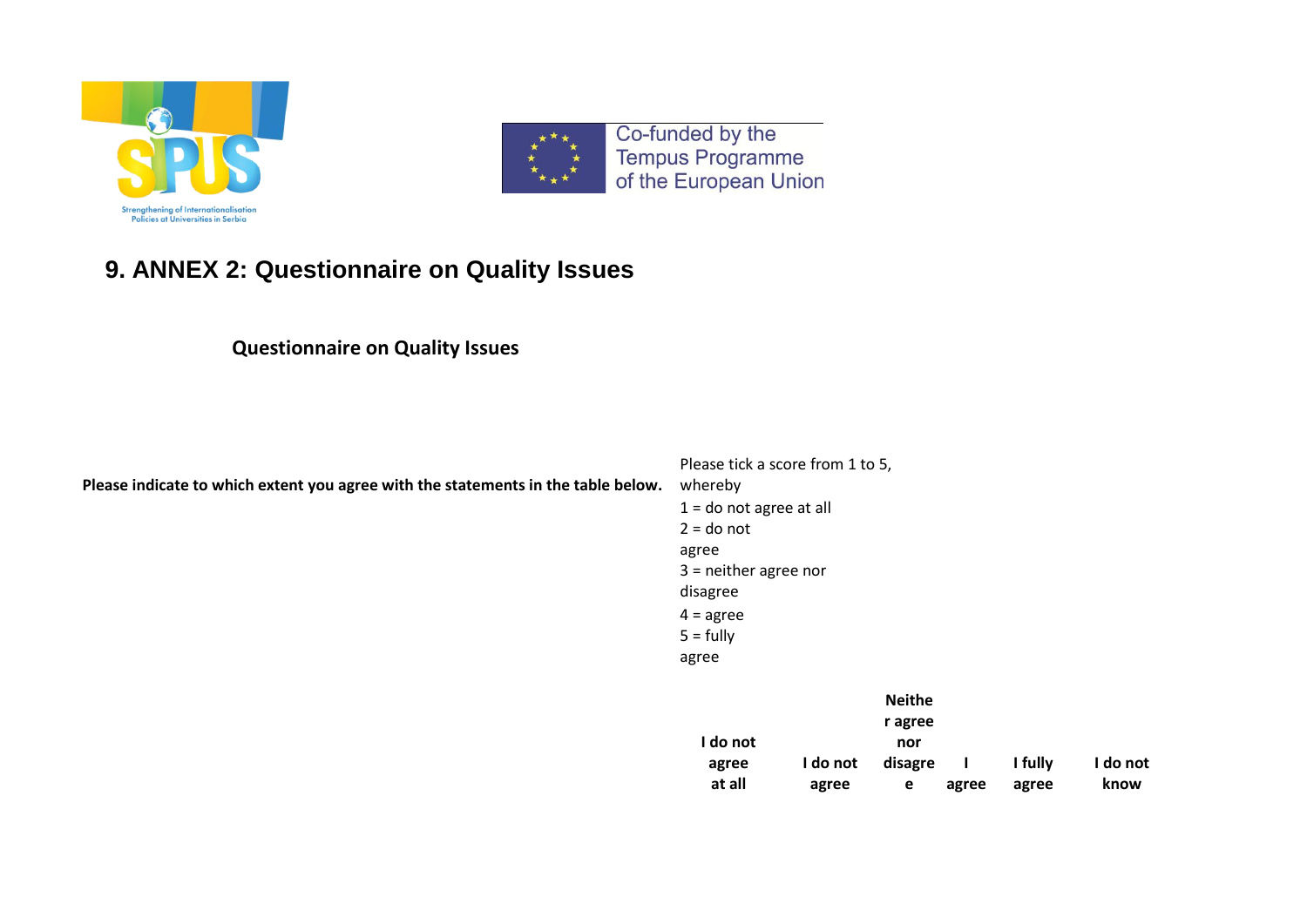



| <b>Objectives of the SIPUS project</b>                                                |  |  |  |
|---------------------------------------------------------------------------------------|--|--|--|
| The project supports conversion of Serbian Higher Education and Research within       |  |  |  |
| the European                                                                          |  |  |  |
| Higher Education Area (EHEA) and European Research Area (ERA).                        |  |  |  |
| Government of Serbia supports internationalisation of Serbian HEI and provides        |  |  |  |
| relevant documents and legislative basis to introduce internationalisation strategies |  |  |  |
| and policies.                                                                         |  |  |  |
| SIPUS partners on the national level (Ministry and National Councils) have taken      |  |  |  |
| concrete measures to support internationalisation of Serbian HEI by starting to       |  |  |  |
| provide relevant documents and legislative basis.                                     |  |  |  |
| Management of my university has recognized the importance of and supports             |  |  |  |
| internationalisation.                                                                 |  |  |  |
|                                                                                       |  |  |  |
| Please feel free to make any comments to complement or explain your answers and       |  |  |  |

#### *Development of Strategies and Policies*

*opinion.*

| In-depth analysis and assessment report of the current national framework were       |  |  |  |
|--------------------------------------------------------------------------------------|--|--|--|
| I presented in a                                                                     |  |  |  |
| clear and understandable way.                                                        |  |  |  |
| Self-assessments of the Serbian universities gave relevant information of the status |  |  |  |
| quo.                                                                                 |  |  |  |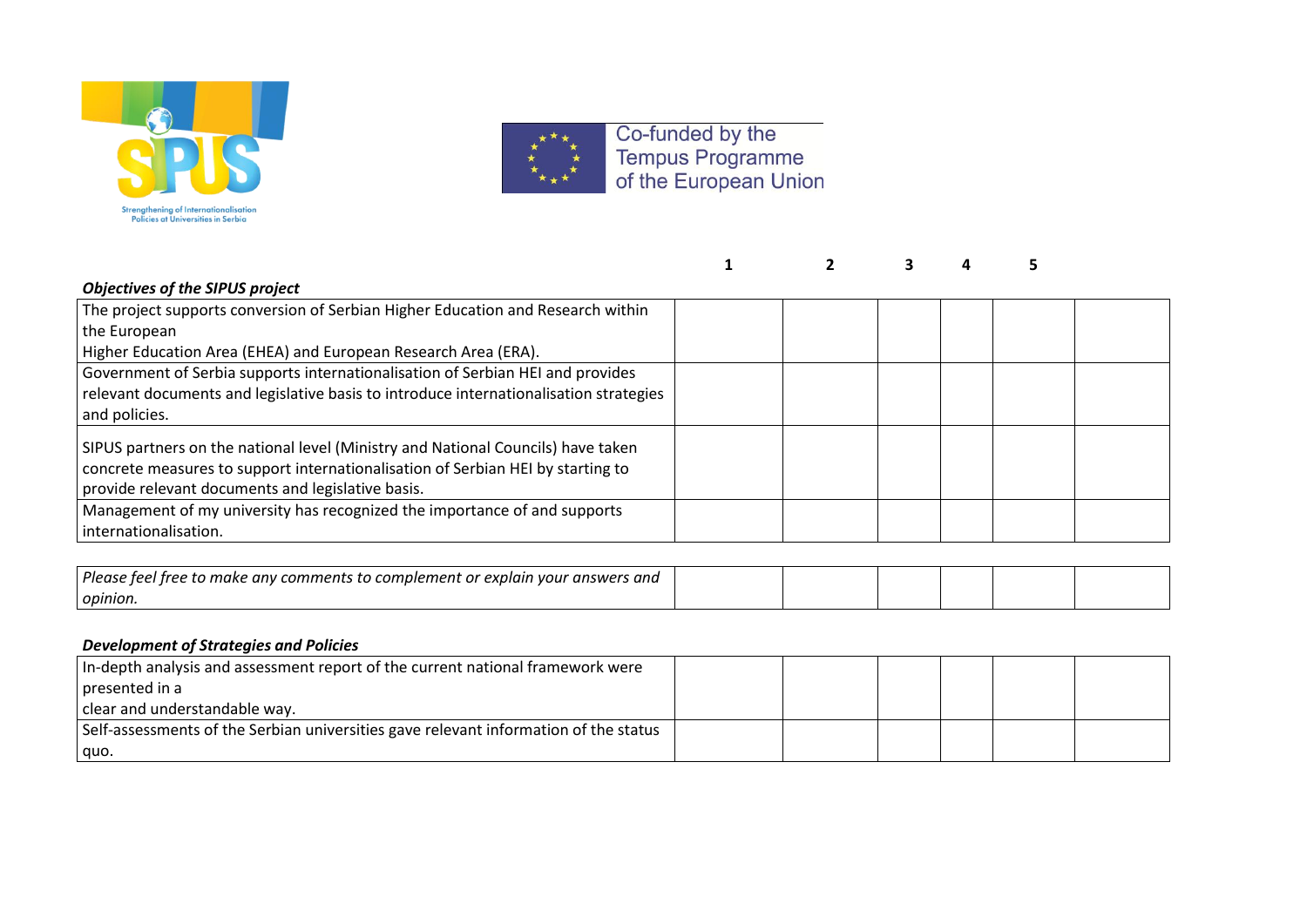



| Comparative study on existing national legislatives for internationalisation in EU      |  |  |  |
|-----------------------------------------------------------------------------------------|--|--|--|
| partner countries                                                                       |  |  |  |
| gave relevant inputs for the development of the Serbian internationalisation strate-    |  |  |  |
| gies.                                                                                   |  |  |  |
| Study visit in Ghent was well organized and it reached its targets.                     |  |  |  |
| Study visit in Graz was well organized and it reached its targets.                      |  |  |  |
| In WP2, which deals with institutional strategies and policies, my university is carry- |  |  |  |
| ing out its work                                                                        |  |  |  |
| as planned (developing the forseen institutional documents).                            |  |  |  |
|                                                                                         |  |  |  |

| Pleas<br>.s and<br>$\sim$ NUQIN VO<br>. answers<br>יסמי<br>compiement<br>. таке<br>comments<br>anv.<br>Troo<br>,uur |  |  |  |
|---------------------------------------------------------------------------------------------------------------------|--|--|--|
| opinion                                                                                                             |  |  |  |

### *Quality Plan, Dissemination, Management*

| The evaluation of the study visits was presented in a clear and understandable way.     |  |  |  |
|-----------------------------------------------------------------------------------------|--|--|--|
| Project website is functional and well organised.                                       |  |  |  |
| Staff and students at my university are aware of the SIPUS project.                     |  |  |  |
| Project has been made visible in the public (in Serbia and abroad).                     |  |  |  |
| Information about the project is well delivered and easily available to project partic- |  |  |  |
| ipants.                                                                                 |  |  |  |
| Project management is well organised.                                                   |  |  |  |
| Project coordinators are succesful in their work.                                       |  |  |  |
| The financial management support is sufficient.                                         |  |  |  |